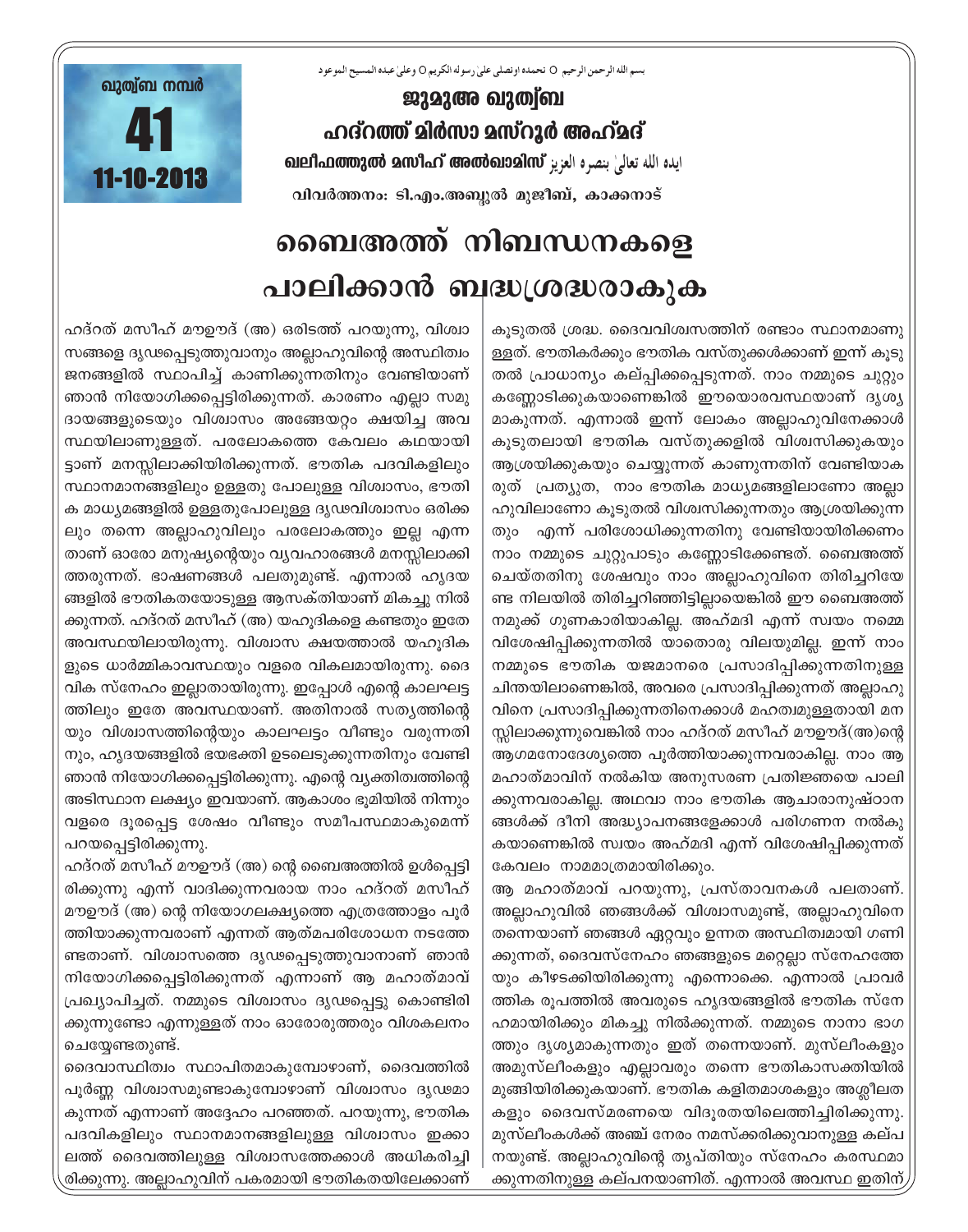തികച്ചും വിരുദ്ധമായതാണ്. ഒരു അഹ്മദി ഈ നിലയിൽ മറ്റുള്ളവരെ വീക്ഷിക്കുമ്പോൾ ആദ്യമായി സ്വയം ആത്മ പരിശോധന നടത്തേണ്ടതുണ്ട്. നമ്മുടെ നമസ്കാരങ്ങൾ അല്ലാഹുവിന്റെ കല്പനയനുസരിച്ചാണോ അല്ലേ? അല്ലാഹു വിന്റെ കല്പനയനുസരിച്ച് നാം ആരാധന അനുഷ്ഠിക്കാൻ ശ്രമിക്കുന്നുണ്ടോ ഇല്ലേ? ഇല്ലെങ്കിൽ അല്ലാഹുവിൽ ദൃഢ വിശ്വാസം സംജാതമാക്കുവാനാണ് ഞാൻ നിയോഗിക്കപ്പെട്ടി ട്ടുള്ളതെന്ന ഹദ്റത് മസീഹ് മൗഊദ്(അ)ന്റെ പ്രഖ്യാപ നത്തെ നിഷേധിക്കുന്നവരായി നാം മാറുന്നതാണ്. ആ മഹാ ത്മാവിന്റെ ആഗമനലക്ഷ്യം സത്യത്തിന്റെ കാലഘട്ടത്തെ വീണ്ടും സ്ഥാപിക്കുക എന്നതാണ്. ആകാശത്തെ ഭൂമിയോ ടടുപ്പിക്കുക എന്നതാണ്. അതായത് അല്ലാഹുമായി ദൃഢ ബന്ധം സ്ഥാപിക്കുക എന്നതാണ്. നാം നമ്മുടെ വിശ്വാസ ത്തിലെയും കർമങ്ങളിലെയും ന്യുനതകൊണ്ട് ഹദ്റത് മസീഹ് മൗഊദ് (അ) ന്റെ വാദത്തെ നിഷേധിക്കുന്നവരായി മാറുക മാത്രമല്ല ചെയ്യുന്നത് പ്രത്യുത, ആ മഹാത്മാവിന്റെ ആഗമനത്തോടൊപ്പം നടപ്പിലായ അനുഗ്രഹങ്ങളിലും പങ്കാ ളികളാകുന്നില്ല. വിശ്വസിച്ചിരിക്കുന്നു എന്ന നമ്മുടെ വാദം കേവലം വാക്കുകൾ മാത്രമാകുന്നു. അതിനാൽ മറ്റുള്ളവർ എന്താണ് ചെയ്യുന്നത്, അവരുടെ കർമങ്ങൾ എങ്ങിനെയാ ണ്, അവരുടെ വിശ്വാസം എങ്ങിനെയാണ്, അവരിൽ എന്തെ ല്ലാം ന്യൂനതകളാണുള്ളത് എന്ന് വീക്ഷിക്കുന്നതിനു പകര മായി താനെന്താണ് ചെയ്യുന്നത്, അനുസരണ പ്രതിജ്ഞയെ എത്രത്തോളം പാലിക്കുന്നുണ്ട്, ഹ. മസീഹ് മൗഊദ്(അ)ന്റെ ആഗമനോദ്ദേശ്യത്തെ എത്രത്തോളം പൂർത്തിയാക്കാനായി ശ്രമിക്കുന്നുണ്ട്, സൽകർമ്മങ്ങൾ ചെയ്യാനായി എത്രത്തോളം പരിശ്രമിക്കുന്നുണ്ട്, സ്വന്തം ധാർമികവാസ്ഥയെ സംസ്കരി ക്കുന്നതിനായി എത്രത്തോളം പരിശ്രമിക്കുന്നുണ്ട്, ദീനിന് ദുൻയാവിനേക്കാൾ മുൻഗണന നൽകുന്നതാണെന്ന പ്രതി ജ്ഞ എത്രത്തോളം പാലിക്കുന്നുണ്ട് എന്ന ആത്മപരിശോ ധന ഓരോ അഹ്മദിയും ചെയ്യേണ്ടതാണ്.

ഹ : മസീഹ് മൗഊദ് (അ) നമ്മുടെ മുന്നിൽ ബയ്അത്തിന്റെ 10 നിബന്ധനകൾ സമർപ്പിച്ച്കൊണ്ട് പറയുന്നു, അഥവാ നിങ്ങൾ ജമാഅത്തിൽ പങ്കാളികളാകാൻ ആഗ്രഹിക്കുന്നുവെ ങ്കിൽ, അല്ലെങ്കിൽ യഥാർത്ഥ പങ്കാളികളാണെന്ന് പറയപ്പെ ടാൻ ആഗ്രഹിക്കുന്നുവെങ്കിൽ ഞാനുമായി സുദൃഢ ബന്ധം സ്ഥാപിക്കേണ്ടതാണ്. ബയ്അത്തിന്റെ ഈ നിബന്ധനകൾ പൂർത്തിയാക്കുമ്പോഴാണ് പ്രസ്തുത ബന്ധം സ്ഥാപിതമാ കുക. നിങ്ങളുടെ വിശ്വാസം ദൃഢപ്പെടുന്നതിനും നിങ്ങളുടെ ധാർമ്മിക അവസ്ഥ അഭിവൃദ്ധിപ്പെടുന്നതിനുമായി അവയെ പരിപോഷിപ്പിച്ചുകൊണ്ടിരിക്കുക.

ഹദ്റത് മസീഹ് മൗഊദ് (അ) വിവിധ സന്ദർഭങ്ങളിൽ വളരെ ശക്തമായും വേദനയോടും കുടി നമ്മെ ഉപദേശിച്ചുകൊണ്ട് പറയുന്നു, എന്റെ ബയ്അത്തിൽ ഉൾപ്പെട്ടിരിക്കുന്നു, ഞാനു മായി ബന്ധം സ്ഥാപിച്ചിരിക്കുന്നു എന്ന് വിളംബരം ചെയ്യു ന്ന നിങ്ങൾ, അഹ്മദി എന്ന് പറയപ്പെട്ടതിന് ശേഷം നിങ്ങളി ൽ സ്പഷ്ടമായ പരിവർത്തനം ഉണ്ടാകുന്നില്ലെങ്കിൽ നിങ്ങളി ലും അന്യരിലും യാതൊരു വ്യതിരിക്തതയുമുണ്ടാകുന്നതല്ല. അതിനാൽ നമ്മുടെ നന്മകളുടെ നിലവാരം ഹദ്റത് മസീഹ് മൗഊദ് (അ) കാണാൻ ആഗ്രഹിച്ച നിലയിലായിത്തീരുന്ന തിനായി നാം പരിശ്രമിക്കേണ്ടതാണ്. വിവിധ സന്ദർഭങ്ങ

ളിൽ ഹദ്റത് മസീഹ് മൗഊദ് (അ) ബയ്അത്ത് ചെയ്തവ ർക്ക് നല്കിയ ഉപദേശങ്ങൾ സംക്ഷിപ്തമായി ഞാൻ കേൾ പ്പിക്കുന്നതാണ്.

ആ മഹാത്മാവ് ഒരിടത്ത് പറയുന്നു, വെറും ബയ്അത്ത് യാതൊരു പ്രയോജനവും നൽകുന്നതല്ല. ഇത്തരത്തിലുള്ള ബയ്അത്തിൽ പങ്കാളികളാകുക പ്രയാസകരമാണ്. അതാ യത് ഈ ബൈഅത്ത് കൊണ്ട് അല്ലാഹുവിന്റെ അനുഗ്രഹ ങ്ങളിൽ പങ്കാളിയാകുന്നില്ല. മാത്രമല്ല, വെറും ബൈഅത്ത് മാത്രമാണെങ്കിൽ ബയ്അത്ത് ചെയ്യുന്നവർക്കായി അല്ലാഹു നിർണ്ണയിച്ചിട്ടുള്ള ഉപഹാരങ്ങൾക്ക് അവകാശികളാകുകയു മില്ല. പറയുന്നു, സ്വന്തം അസ്ഥിത്വത്തെ സ്നേഹത്തിലും ആത്മാർഥതയിലും അഭിവൃദ്ധിപ്പെടുത്തിക്കൊണ്ട് അവരോട് സമീപസ്ഥമാകുമ്പോൾ മാത്രമാണ് അതിൽ പങ്കാളിയാവൂ. അതായത് ആരിലാണോ ബയ്അത്ത് ചെയ്തത് അവരോ ടൊപ്പമായിത്തീരുക. അല്ലാഹുവുമായി ബന്ധം സ്ഥാപിക്കുക. വീണ്ടും പറയുന്നു, ബന്ധത്തിൽ അഭിവൃദ്ധി ഉണ്ടാക്കിയെടു ക്കേണ്ടത് വളരെയധികം അനിവാര്യമാണ്. അന്വേഷകൻ അതായത് ബൈഅത്ത് ചെയ്ത വ്യക്തി ഈ ബന്ധത്തെ അഭിവൃദ്ധിപ്പെടുത്തുന്നില്ലായെങ്കിൽ – അതായത് അല്ലാഹു വുമായും ബൈഅത്ത് ചെയ്ത വൃക്തിയുമായും– അവരുടെ പരാതിയും ഖേദപ്രകടനവും നിഷ്പ്രയോജനങ്ങളാകുന്നു. വാഗ്ദാനം ചെയ്ത അനുഗ്രഹങ്ങൾ എന്ത് കൊണ്ട് നൽകു ന്നില്ല എന്ന് പരാതിപ്പെട്ടിട്ട് കാര്യമില്ല.

പറയുന്നു, സ്നേഹത്തിന്റെയും ആത്മാർത്ഥതയുടേയും ബന്ധം സാധിക്കുന്നത്ര അഭിവൃദ്ധിപ്പെടുത്തേണ്ടതാണ്. മനുഷ്യൻ രീതിയിലും ആദർശങ്ങളിലും ആത്മഗുരുവിന്റെ സദൃശ്യനാകേണ്ടതാണ്. അതായത്, ആരുടെ നിലപാടാണോ പിൻപറ്റുന്നത്, ആരിലാണോ ബയ്അത്ത് ചെയ്തിരിക്കുന്നത് അവരുടെ രീതി പിൻപറ്റേണ്ടതാണ്. വിശ്വാസാദർശങ്ങളിലും അവരുടെ നിലവാരം കരസ്ഥമാക്കേണ്ടതാണ്. വീണ്ടും പറ യുന്നു, വേഗത്തിൽ വിശ്വസ്ഥതയിലേക്കും ആരാധനയിലേ ക്കും ചായേണ്ടതാണ്. പ്രഭാതം മുതൽ പ്രദോഷം വരെ കണ ക്കെടുപ്പ് നടത്തിക്കൊണ്ടിരിക്കേണ്ടതാണ്. സത്യസന്ധതയുടേ യും ആരാധനയുടേയും നിലവാരം കരസ്ഥമാക്കാനായി ശ്രമി ക്കുക. പ്രഭാതം മുതൽ പ്രദോഷം വരെ എന്താണ് കരസ്ഥമാ ക്കിയത് എന്നുള്ളത് അവലോകനം ചെയ്തുകൊണ്ടിരിക്കുക. വീണ്ടും അദ്ദേഹം പറയുന്നു, ബയ്അത്ത് ചെയ്ത്കൊണ്ട് മാത്രം അല്ലാഹു തൃപ്തിപ്പെടുമെന്ന് ധരിക്കരുത്. ഇത് കേവ ലം ആവരണം മാത്രമാകുന്നു. സത്ത അതിനുള്ളിലാകുന്നു. ഒരു തൊലിയും അതിനുള്ളിൽ കഴമ്പും എന്നതാണ് പൊതു വായ പ്രകൃതിനിയമം. തൊലികൊണ്ട് യാതൊരു പ്രയോജന വും ഇല്ല. കഴമ്പാണ് എടുക്കപ്പെടുന്നത്. ചിലതിൽ കഴമ്പ് തന്നെ ഉണ്ടാകാറില്ല. ചിലത് സത്തയോ മഞ്ഞക്കുരുവോ ഇല്ലാത്ത പാഴ്കോഴിമുട്ട പോലെയാകുന്നു. അതൊന്നിനും ഉപകരിക്കില്ല. ഉപയോഗശൂന്യമായതിനെ പോലെ വലിച്ചെറി യപ്പെടുന്നു. അതേ പോലെ ബയ്അത്തിന്റെയും വിശ്വാസ ത്തിന്റെയും വാദം പുറപ്പെടുവിക്കുന്ന വ്യക്തി, അഥവാ ഇവ രണ്ടിന്റെയും സത്ത സ്വായത്തമാക്കിയിട്ടില്ലെങ്കിൽ അതാ യത് ബയ്അത്തിന്റെയും വിശ്വാസത്തിന്റെയും യാഥാർത്ഥ്യം മനസ്സിലാക്കിയിട്ടില്ലായെങ്കിൽ അവർ ഭയപ്പെടേണ്ടതാണ്. ഒരു പാഴ്മുട്ട പോലെ നിസാര ആഘാതത്താൽ പോലും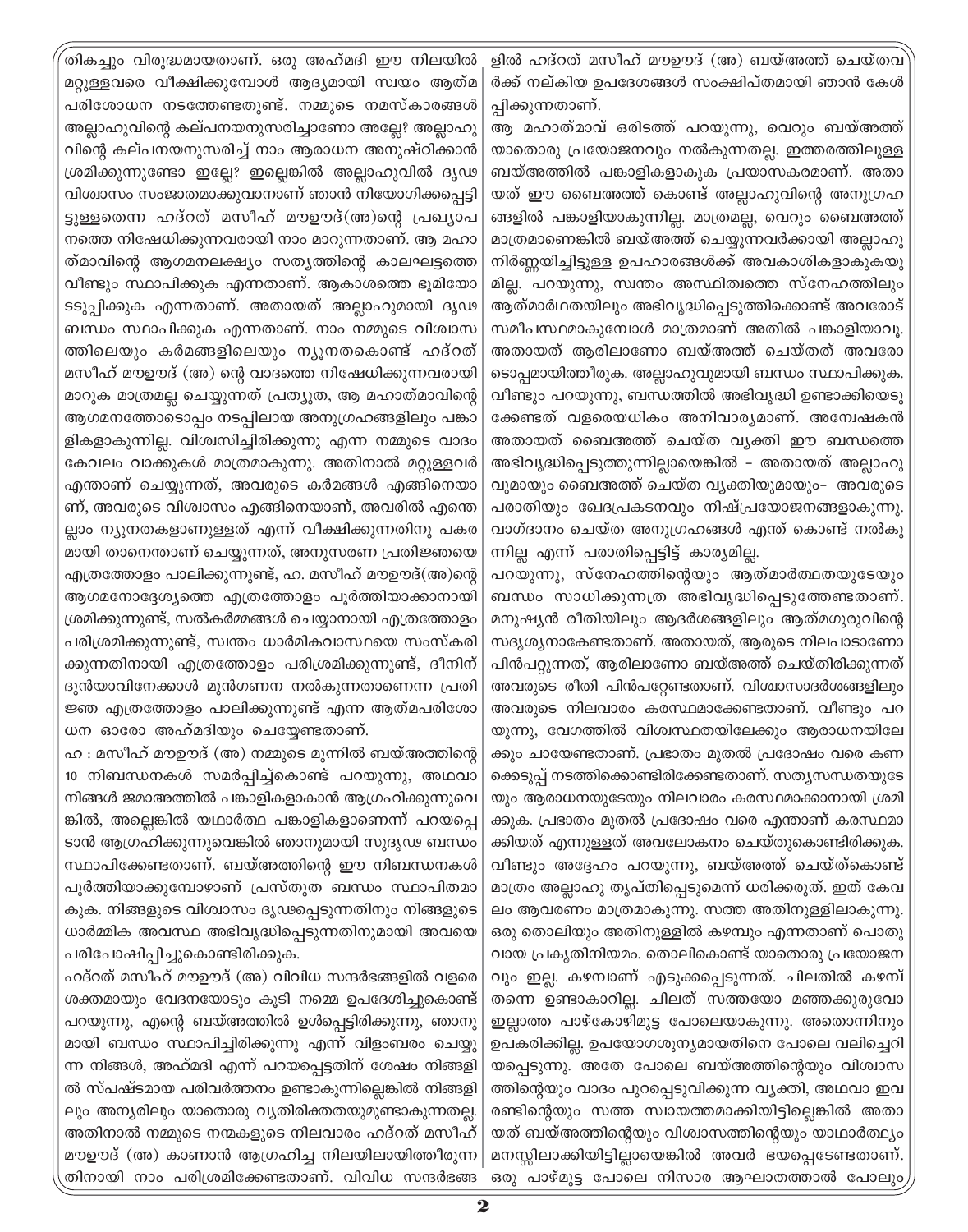ബുർക്കിനാഫാസോയിലെ നമ്മുടെ ഒരു മുബല്ലിഗ് എഴു തുന്നു, ഒരിക്കൽ അവിടെ ഒരു സ്ഥലത്ത് സന്ദർശനത്തി നായി പോയിരുന്നു. അത് മാലിയുടെ അതിർത്തിയിലുള്ള ജമാഅത്തായിരുന്നു. അവിടെ എതിർപ്പ് ശക്തമായിരുന്നു. കാരണം അവിടെയും വഹാബികളുടെ സ്വാധീനമാണുള്ള ത്. പറയുന്നു, അവിടെയുള്ള ഒരു പള്ളിയിലെ ഇമാം ഇദ്റാഗോ യാഖൂബ് സാഹിബ് എതിരാളിയായിരുന്നിട്ടും പറയുന്നു, - എന്തായാലും സത്യത്തെ അംഗീകരിക്കാത്ത പാക്കിസ്ഥാനിലെ മൗലവിമാരെ പോലെയല്ല.– പറയുന്നു, എതിർക്കുന്നുവെങ്കിൽ പോലും ഞാൻ അംഗീകരിക്കുന്ന ഒരു കാര്യം, ഈ ഗ്രാമത്തിൽ മൂന്ന് ഉത്തമരായ മുസ്ലിംകളുണ്ട്. അവർ മൂന്ന് പേരും തങ്ങൾക്ക് മാതൃകകളാണ്. അവർ മൂന്ന്

പേരും അഹ്മദിയ്യാ ജമാഅത്തുമായി ബന്ധപ്പെട്ടവരാണ്. അങ്ങിനെ ജമാഅത്തിൽ വന്നതിനു ശേഷം ആളുകളിൽ അല്ലാഹുവിന്റെ അനുഗ്രഹത്താൽ ഒരു പരിശുദ്ധ പരിവർത്ത നം സംജാതമായി എന്ന് പറയാൻ എതിരാളികളും നിർബ ന്ധിതരാകുകയാണ്. ചുരുക്കത്തിൽ ബയ്അത്തിന്റെ യാഥാ ർത്ഥ്യത്തെ മനസ്സിലാക്കിക്കൊണ്ട് ബയ്അത്ത് ചെയ്യുന്നവർ പരസ്പരം മാതൃകകളായി മാറുന്നു. ഈ മാതൃകകളാണ് പിന്നീട് തബ്ലീഗിന്റെ മേഖലകളെ തുറക്കുന്നത്. അതിനാൽ തബ്ലീഗിന്റെ മേഖലകളെ വിശാലമാക്കണമെന്നുണ്ടെങ്കിൽ നമ്മിൽ ഓരോരുത്തർക്കും അവരെവിടെ വസിക്കുന്നവരാ ണെങ്കിലും ശരി ആ രാജ്യത്തിന്റെ ഓരോ കോണുകളിലും ജനങ്ങളുടെ ശ്രദ്ധ തങ്ങളിലേക്ക് ആകർഷിക്കുന്ന തരത്തി ലുള്ള മാതൃക സ്ഥാപിക്കേണ്ടതാണ്. തൽഫലമായി തബ്ലീ ഗിന്റെ മേഖലകൾ വിശാലമാകുന്നതാണ്.

അതിനാൽ ഹദ്റത് മസീഹ് മൗഊദ് (അ) നമ്മിൽ നിന്നും പ്രതീക്ഷിക്കുന്ന ആ ഉന്നത നിലവാരം പ്രാപിക്കാൻ നാം ശ്രമിക്കേണ്ടതാണ്. ഹദ്റത് മസീഹ് മൗഊദ് (അ) ഒരു യഥാ ർത്ഥ അഹ്മദിയുടെ നിലവാരത്തെ പരാമർശിച്ചുകൊണ്ട് ഒരി ടത്ത് പറയുന്നു, മലക്കുകൾ പോലും ഹസ്തദാനം ചെയ്യുന്ന തരത്തിലുള്ള അവസ്ഥ സംജാതമാക്കി വെക്കേണ്ടത് മനു ഷ്യന് അനിവാര്യമാണ്. നമ്മുടെ ബയ്അത്തിന്റെ ഫലമായി ഈ വി ശേഷണം സംജാതമാക്കേണ്ടതാണ്. ബയ്അത്ത് ചെയ്തിട്ടു ണ്ടെങ്കിൽ ഓരോ അഹ്മദിയിലും ഈ സവിശേ ഷത ഉണ്ടാക്കേണ്ടതാണ്. അല്ലാഹുവിന്റെ ഭയവും തേജസ്സും എല്ലാവരിലും നിലനിൽക്കേണ്ടതാണ്. തൽഫലമായി തിന്മ കൾ അകലുന്നു.

പിന്നീട് അദ്ദേഹം പറയുന്നു, ഭൗതികരെ പോലെ കഴിയുക യാണെങ്കിൽ എന്റെ കയ്യിൽ തൗബ ചെയ്തതിന്റെ യാതൊ രു പ്രയോജനവും നിങ്ങൾക്ക് ലഭിക്കുന്നതല്ല. എന്റെ കയ്യിൽ തൗബ ചെയ്യുന്നത് ഒരു മരണത്തെ ആവശ്യപ്പെടുന്നു. നിങ്ങ ൾ പുതുജീവിതത്തിൽ മറ്റൊരു ജനനം കരസ്ഥമാക്കു ന്നതി നായി. പറയുന്നു, ബയ്അത്ത് ഹൃദയാത്മനാ അല്ലായെങ്കിൽ അതുകൊണ്ട് യാതൊരു പ്രയോജനവുമില്ല. എന്റെ ബയ് അത്തു കൊണ്ട് ഹൃദയത്തിന്റെ അംഗീകാരമാണ് അല്ലാഹു ആഗ്രഹിക്കുന്നത്. അതിനാൽ സത്യഹൃദയത്തോടെ എന്നെ സ്ഥീകരിക്കുന്നവരുടെ പാപങ്ങളെ ക്ഷമിക്കുന്നവനും കാരു ണ്യ വാനുമായ അല്ലാഹു പൊറുത്തു കൊടുക്കുന്നു. തൽഫലമായി അവർ മാതാവിന്റെ വയറ്റിൽ നിന്നും ജനിച്ചവരെ പോലെയാ യിത്തീരുന്നു. അപ്പോൾ മലക്കുകൾ അവരെ സംരക്ഷിക്കുന്നു

ഇതും തുണ്ടമാക്കപ്പെടുന്ന കാലം വരുന്നതാണ്. അതിനാൽ ബൈഅത്തിന്റെയും വിശ്വാസത്തിന്റെയും വാദം പുറപ്പെടുവി ക്കുന്നവർ തങ്ങൾ വെറും തൊലി മാത്രമാണോ അതോ കഴമ്പാണോ എന്നത് വിശകലനം ചെയ്ത് നോക്കേണ്ട താണ്. കഴമ്പ് ഉടലെടുക്കാത്തിടത്തൊളം വിശ്വാസം, സ്നേ ഹം അനുസരണം, ബൈഅത്ത്, ആദർശം, ശിഷ്യത്വം, ഇസ് ലാം എന്നിവയുടെ വാദി യഥാർത്ഥ വാദിയാവുകയില്ല. അതെല്ലാം കളവാകുന്നു. വിശ്വാസമില്ല, സ്നേഹമില്ല, പരി പൂർണ്ണ അനുസരണയില്ല, ബൈഅത്ത് ചെയ്തിട്ടില്ല, ആദർ ശങ്ങൾ യഥാർത്ഥ മുസ്ലിമാണെന്ന് തെളിയിക്കുന്നുമില്ല. ഇതെല്ലാം കേവലം വാദങ്ങൾ മാത്രമാകുന്നു.

അതിനാൽ ബയ്അത്തിനു ശേഷം വിശ്വാസത്തിലും അഭി വൃദ്ധി ഉണ്ടാകേണ്ടതാണ്. സ്നേഹത്തിലും അഭിവൃദ്ധി ഉണ്ടാ കേണ്ടതാണ്. അല്ലാഹുവിനോടുള്ള സ്നേഹം മറ്റെല്ലാ സ്നേ ഹത്തേക്കാളും ഉപരിയായിരിക്കണം. ഇതാണ് അല്ലാഹു പറ ഞ്ഞിട്ടുള്ളത്. പിന്നീട് അല്ലാഹുവിനോടുള്ള സ്നേഹം കാര ണത്താൽ അവന്റെ ഏറ്റവും പ്രിയ റസൂൽ (സ) യോടുള്ള സ്നേഹമായിരിക്കണം. മസീഹ് മൗഊദ് (അ) നോടും സ്നേ ഹമുണ്ടായിരിക്കണം. ഖിലാഫത്തിനോട് സ്നേഹമുണ്ടായി രിക്കണം. പരസ്പരം സ്നേഹമുണ്ടായിരിക്കണം. പിന്നീട് പറയുന്നു, അനുസരണത്തിന്റെ നിലവാരം കരസ്ഥമാക്കുക. കാലത്തിന്റെ ഖലീഫയുടെ, ജമാഅത്ത് വ്യവസ്ഥിതിയുടെ തീരുമാനങ്ങൾ തന്റെ ഇഷ്ടത്തിനനുഗുണമാണെങ്കിൽ സന്തോഷത്തോടെ സ്വീകരിക്കുകയും, തന്റെ ഇഷ്ടത്തിന് വിരുദ്ധമാണെങ്കിൽ അതിന് വിവിധ നിർവചനങ്ങൾ നൽ കുകയും ആരോപണം ഉന്നയിക്കുകയും ചെയ്യുക എന്നതല്ല അനുസരണം. പറയുന്നു, ബയ്അത്ത് ചെയ്തതാണെന്ന

വാദമുണ്ടെങ്കിൽ അനുസരണവും പൂർണമായിരിക്കണം. അതിനാൽ ഇന്ന് ബയ്അത്ത് ചെയ്തതിനു ശേഷം ഒന്നു തന്നെ എന്റേതല്ലാ മറിച്ച് അല്ലാഹുവിന്റേതായിത്തീർന്നിരിക്ക ണം, അവന്റെ ദീനിനു വേണ്ടിയായിരിക്കണം എന്ന് വിളംബ രപ്പെടുത്തുമ്പോഴാണ് ബയ്അത്തിന്റെ വാദവും, വിശ്വാസ ത്തിന്റെ വാദവും, ശിശ്വത്തിന്റെ വാദവും അതായത് യഥാർത്ഥ മുസ്ലിമാണെന്ന വാദവും യഥാർത്ഥ വാദമായിത്തീരുന്നത്. സ്ഥയം തന്നെ വിൽക്കുക എന്നതാണ് ബയ്അത്തിന്റെ ഉദ്ദേശ്യം. പിന്നീട് ഒരു സുഹൃത്തിനെ ഉപദേശിച്ചു കൊണ്ട് ആ മഹാ ത്മാവ് പറയുന്നു, ബയ്അത്തിനു ശേഷം പരിവർത്തനം ഉണ്ടാകേണ്ടത് അനിവാര്യമാണെന്നത് ഓർത്തുകൊള്ളുക. ബയ്അത്തിനു ശേഷവും തന്റെ അവസ്ഥയിൽ പരിവർത്ത നം ഉണ്ടാകുന്നില്ലായെങ്കിൽ ഇത് അവഹേളനമാകുന്നു. അതായത് ബൈഅത്തിനെ പരിഹസിക്കലാകുന്നു. അതിനെ ആദരിക്കാതിരിക്കലാകുന്നു. ബൈഅത്ത് ചെയ്യുക എന്നത് കുട്ടിക്കളിയല്ല. ബയ്അത്ത് ഒരു ആവശ്യം ഉന്നയിക്കുന്നു. മുൻജീവിതത്തിൽ മരണം ഭവിക്കുന്ന കാര്യമാണ് ആവശ്യപ്പെ ടുന്നത്. തുടർന്ന് ഒരു പുതുജീവിതം ആരംഭിക്കുന്നു. എല്ലാ കാര്യങ്ങളിൽ മാറ്റം ഉണ്ടാക്കേണ്ടിയിരിക്കുന്നു.

ബയ്അത്ത് ചെയ്തതിനു ശേഷം പരിശുദ്ധ മാറ്റങ്ങൾ ഉണ്ടാ ക്കിയെടുക്കുന്ന ആത്മാർത്ഥരായ അഹ്മദികളെ അല്ലാഹു തന്റെ അനുഗ്രഹത്താൽ ഇന്നും ജമാത്തിന് നൽകിക്കൊണ്ടിരി ക്കുന്നു. അന്യരും അവരുടെ ഈ പരിവർത്തനത്തെ അംഗീകരി ക്കുന്നു.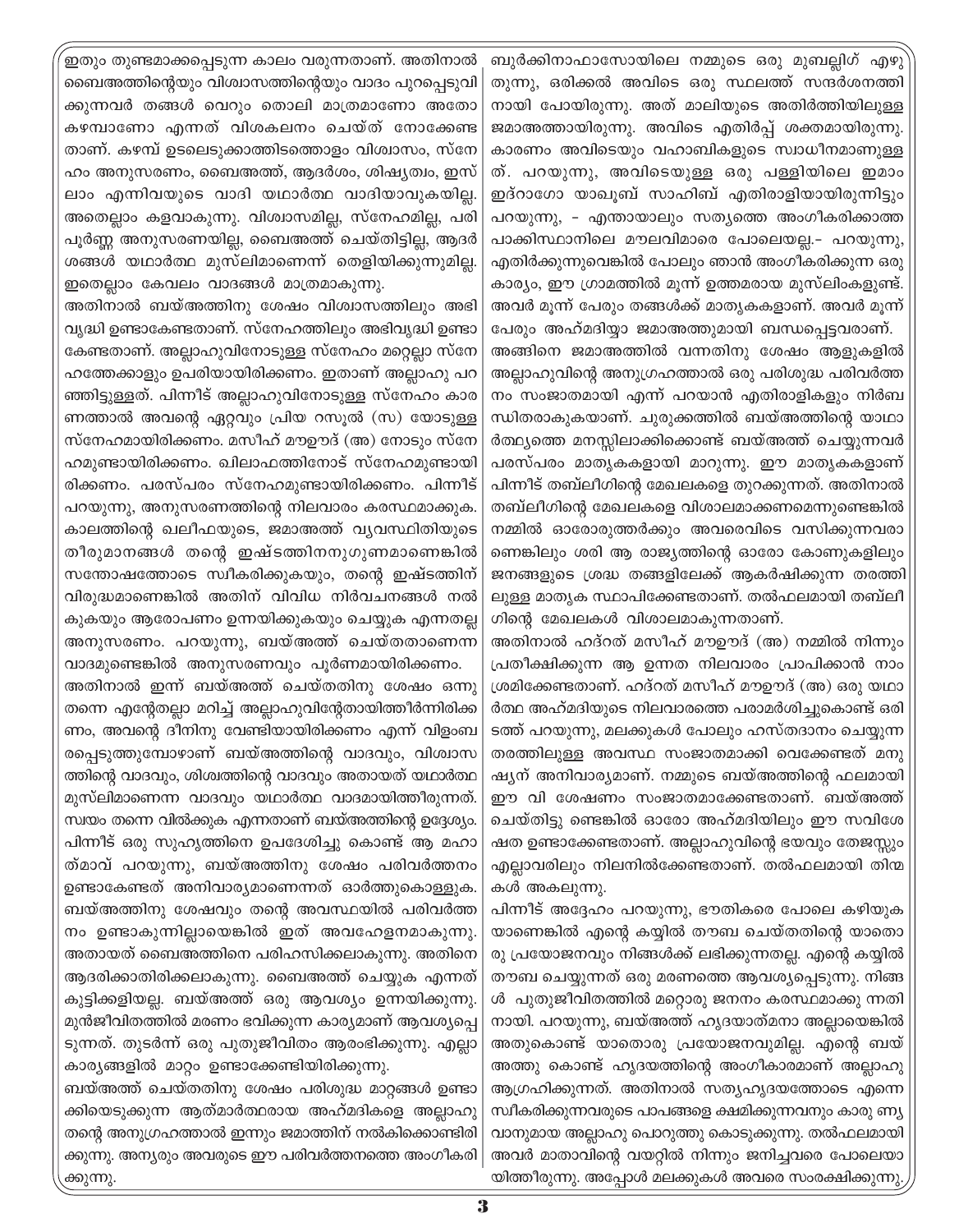തൗബയുടെ ഈയൊരു നിലവാരവും പരിശുദ്ധ പരിവർത്ത നവുമാണ് നമ്മിൽ ഓരോരുത്തരും തങ്ങളിൽ സംജാതമാ ക്കാനായി ശ്രമിക്കേണ്ടത്. ആ മഹാത്മാവ് പറയുന്നു, ഈ ജമാഅത്തിൽ പ്രവേശിച്ചതു കൊണ്ട് നിങ്ങളുടെ വ്യക്തിത്വം വ്യതിരിക്തമാക്കേണ്ടതാണ്. തികച്ചും ഒരു പുതുജീവിതം കരസ്ഥമാക്കുന്ന മനുഷ്യരായി നിങ്ങൾ മാറേണ്ടതാണ്. നിങ്ങൾ മുൻപത്തെപോലെതന്നെ ആയിത്തീരരുത്.

മറ്റൊരിടത്ത് അദ്ദേഹം പറയുന്നു, ബയ്അത്തിന്റെ യാഥാർ ത്ഥ്യത്തെക്കുറിച്ച് ശരിയായ ജ്ഞാനം കരസ്ഥമാക്കേണ്ട താണ്. അത് പ്രാവർത്തികമാക്കുകയും ചെയ്യേണ്ടതാണ്. ബയ്അത്ത് ചെയ്യുന്ന ആൾ തന്നിൽ യഥാർത്ഥ പരിവർത്തനവും ദൈവ ഭയവും സംജാതമാക്കുകയും, യഥാർത്ഥ ഉദ്ദേശ്യത്തെ തിരിച്ച റിഞ്ഞ് തങ്ങളുടെ ജീവിതത്തിൽ ഒരു പരിശുദ്ധ മാതൃക ഉണ്ടാ ക്കി കാണിക്കുകയും ചെയ്യുക എന്നതാണ് ബയ്അത്തിന്റെ യാഥാർത്ഥ്യം. ഇതില്ലായെങ്കിൽ ബയ്അത്ത് കൊണ്ട് യാതൊരു പ്രയോജനവുമില്ല. മാത്രമല്ല ഈ ബയ്അത്ത് അവരെ കൂടുതൽ ശിക്ഷക്ക് അർഹരാക്കി മാറ്റുന്നു. കാരണം ഉടമ്പടിയുണ്ടാക്കി യതിന് ശേഷം മനപ്പൂർവ്വം, ബോധപൂർവ്വം ധിക്കരിക്കുന്നത് വളരെയധികം ഗുരുതരമാകുന്നു.

മറ്റൊരിടത്ത് പറയുന്നു, ബയ്അത്തിന്റെ യാഥാർത്ഥ്യത്തെ ക്കുറിച്ച് അറിവുണ്ടാക്കുക എന്നതാണ് ബയ്അത്ത് കൊണ്ട് അർത്ഥമാകുന്നത്. ഒരു വ്യക്തി മുഖത്തോട് മുഖം നോക്കി കയ്യിൽ ബയ്അത്ത് ചെയ്യുന്നു. യഥാർത്ഥ ഉദ്ദേശ്യത്തെയും ലക്ഷ്യത്തേയും മനസ്സിലാക്കിയില്ല അല്ലെങ്കിൽ ശ്രദ്ധിച്ചില്ല. അത്തരക്കാരുടെ ബയ്അത്ത് നിഷ്ഫലമാണ്. (കയ്യിൽ കയ്യ് വെച്ച് ബയ്അത്ത് ചെയ്തു. എന്നാൽ ഉദ്ദേശ്യം മനസ്സിലാക്കി യില്ലായെങ്കിൽ അത് നിഷ്ഫലമാണ് അല്ലാഹുവിന്റെ മുന്നി ൽ അതിന് യാതൊരു സ്ഥാനവുമില്ല.) എന്നാൽ മറ്റൊരു വ്യക്തി സത്യഹൃദയത്തോടു കുടിയിരുന്നു അനേക മൈലു കൾ ദുരെയിരുന്നു കൊണ്ട് ഉദ്ദേശ്യലക്ഷ്യങ്ങളെ അംഗീക രിച്ചു കൊണ്ട് ബയ്അത്ത് ചെയ്യുന്നു. അതായത് മറ്റൊരു വ്യക്തി കയ്യിൽ കയ്യ് വെച്ച് ബയ്അത്ത് ചെയ്യുന്നില്ല. ആയിര ക്കണക്കിന് മൈലുകൾ ദൂരത്തിരുന്നു കൊണ്ടാണ് ബയ് അത്ത് ചെയ്യുന്നത്. എന്നാൽ ബയ്അത്തിന്റെ ഉദ്ദേശ്യലക്ഷ്യ ങ്ങളെയും അതിന്റെ യാഥാർത്ഥ്യത്തെ മനസ്സിലാക്കുകയും പിന്നീട് ഈ പ്രതിജ്ഞയെ പാലിച്ചു കൊണ്ട് തന്റെ കർമ്മ ങ്ങളെ ശരിയാക്കുന്നു. അങ്ങിനെയുള്ളവർ മുഖാമുഖം ഇരുന്നു കൊണ്ട് കയ്യിൽ കൈ വെച്ച് ബയ്അത്ത് ചെയ്യു കയും പിന്നീട് അതനുസരിച്ച് ജീവിക്കാത്തവരേക്കാളും പതി ൻമടങ്ങ് ഉത്തമരാകുന്നു.

ഇതാണ് ബയ്അത്തിന്റെ യാഥാത്ഥ്യം. മസീഹ് മൗഊദ് (അ) ന്റെ ആഗമനോദ്ദേശ്യവും ഇത് തന്നെയാണ്. ബയ്അത്തിന്റെ യാഥാർത്ഥ്യം അറിയേണ്ടത് അനിവാര്യമാണ്. മസീഹ് മൗ ഊദ് (അ) നിർദ്ദേശിച്ച ബൈഅത്തിന്റെ 10 നിബന്ധനകളിൽ ചിന്തിക്കുകയും പിന്നീട് അത് പ്രാവർത്തികമാക്കാൻ ശ്രമിക്കു കയും ചെയ്യുമ്പോഴാണ് ബയ്അത്തിന്റെ യാഥാർത്ഥ്യം ബോധ്യപ്പെടുക.

ആഫ്രിക്കയുടെ വിദുരദേശങ്ങളിലുള്ളവർ ബയ്അത്ത് ചെ യ്ത് കൊണ്ട് സ്വന്തം ഗ്രാമങ്ങളിൽ എപ്രകാരമാണ് മാതൃക കളായിത്തീരുന്നതെന്ന ഒരു ഉദാഹരണം ഞാനിപ്പോൾ കേൾപ്പിച്ചതാണ്. യഥാർത്ഥ മുസ്ലീംകളെ കാണണമെങ്കിൽ

അഹ്മദിയ്യാ ജമാഅത്തിൽ അന്വേഷിക്കുക എന്ന് എതിരാളി കൾ പോലും പറയാൻ നിർബന്ധിതരായിത്തീരുന്നു. ഈ യൊരു മാതൃകയാണ് നാം സ്ഥാപിക്കേണ്ടത്.

നവ അഹ്മദികളുടെ ഏതാനും ചില മാതൃകകൾ കൂടി ഞാൻ സമർപ്പിക്കുകയാണ്. ഹദ്റത് മസീഹ് മൗഊദ് (അ) നൽകി യിട്ടുള്ള ബയ്അത്തിന്റെ 10 നിബന്ധനകളിൽ ഒന്ന്, ആ മഹാ ത്മാവുമായുള്ള സ്നേഹത്തിന്റെയും സാഹോദര്യത്തിന്റെ യും ബന്ധം എല്ലാ ഭൗതിക ബന്ധങ്ങളേക്കാൾ സമുന്നതമാ യിരിക്കും എന്നതാണ്. ഇന്നും വിദുര നാടുകളിൽ വസിക്കു ന്നവർ ഇത് പ്രകടിപ്പിക്കുന്നു. അവസരം കിട്ടുമ്പോഴെല്ലാം അവി ടെയുള്ളവരിൽ എത്തരത്തിലുള്ള വിശ്വാസമാണ് പ്രകടമാകു ന്നതെന്ന് കാണാൻ സാധിക്കുന്നു. റഷ്യൻ രാജ്യങ്ങളിൽ നിന്ന് ബയ്അത്ത് ചെയ്യുന്നവരെല്ലാവരും തന്നെ അല്ലാഹുവി ന്റെ അനുഗ്രഹത്താൽ വിശ്വാസത്തിലും ആത്മാർത്ഥതയി ലും അസാധാരണമായ നിലയിൽ മുന്നേറുകയാണ്. അവ രിൽ ചിലർ കഴിഞ്ഞ വർഷത്തെ ഖാദിയാൻ ജൽസയിലും പങ്കെടുത്തിരുന്നു. മടങ്ങി വന്നതിനു ശേഷം അവർ തങ്ങ ളുടെ പ്രതീകരണങ്ങൾ എനിക്ക് എഴുതി അയച്ചിരുന്നു. അതിൽ ഒരു വ്യക്തി എഴുതുന്നു, ഈ പരിശുദ്ധ നാടിനെ സംബന്ധിച്ച് ഗ്രന്ഥങ്ങളിൽ വായിച്ചിരുന്നു. ടി.വിയിൽ കണ്ടി രുന്നു. എന്നാൽ ഞങ്ങൾ അവിടെ കാലെടുത്തുവെച്ചപ്പോൾ മസീഹ് മൗഊദ്(അ)ന്റെ കാലഘട്ടത്തിലെ അവസ്ഥ ഞങ്ങ ളിൽ ഉടലെടുത്തു. ഇവിടെ ശ്വസിക്കുക വളരെ എളുപ്പമാ യിരുന്നു. ലോകത്തേയും അതിലുള്ളതിനേയും വിസ്മരിച്ച് പോകുമായിരുന്നു. അവിടെ കണ്ടതും അനുഭവിച്ചതും വാക്കു കളിൽ വിവരിക്കുക അസാധ്യമാകുന്നു.

മറ്റൊരു സുഹൃത്ത് എഴുതുന്നു, അല്ലാഹുവിന്റെ അനുഗ്രഹ ത്താൽ എനിക്ക് ഖാദിയാനിൽ പോകുന്നതിനും, നബി തിരു മേനി (സ) യുടെ നിർദ്ദേശമനുസരിച്ച് അവസാന കാലഘട്ട ത്തിലെ മഹ്ദി (അ) ന് സലാം എത്തിക്കുന്നതിനുമുള്ള തൗഫീഖ് ലഭിച്ചു. ഞാൻ ആദ്യമായി അഹ്മദിയ്യാ പള്ളിയിൽ നിന്ന് ബാങ്ക് കേൾക്കുകയുണ്ടായി. അവരുടെ ദേശത്ത് പള്ളി കളിൽ ബാങ്ക് കൊടുക്കുന്നതിനുള്ള അനുവാദമില്ല. അന്നേ രം ഞാനെന്റെ വസ്തുക്കൾ വേഗത്തിൽ വെച്ചുകൊണ്ട് പെ ട്ടെന്ന് വുളുവെടുത്ത് ഇത് മസീഹ് മൗഊദിന്റെ പള്ളിയാ ണെന്ന് ചിന്തിച്ചു കൊണ്ട് രണ്ട് റക്അത്ത് നമസ്കരിച്ചു. പിന്നീട് ഒരഹ്മദി സഹോദരനോട് ചോദിച്ചു, ഇത് ഇമാം മഹ്ദി (അ) ന്റെ പള്ളിയാണോ? പറഞ്ഞു, അല്ല, ഇത് മസ്ജിദ് ദാറുൽ അൻവാറാകുന്നു. അപ്പോൾ നിരാശനായി ഞാൻ എന്റെ മറ്റ് സഹോദരന്മാരുടെ അടുക്കലേക്ക് പോയി. അവ രോട് കാര്യങ്ങൾ പറഞ്ഞു. ഏതായാലും സുബ്ഹി നമസ് കാരം ഞങ്ങൾ അതേ പള്ളിയിൽ അനുഷ്ഠിച്ചു. പിന്നീട് ഇമാം മഹ്ദി (അ) ന്റെ മഖ്ബറയിൽ പോയി ദുആ ചെയ്തു. അന്നേരം എന്റെ ഹൃദയം ദൈവിക സ്തുതിയാൽ ഭരിതമാ യിരുന്നു. അത് വാക്കുകളിൽ പ്രകടിപ്പിക്കുക അസാധ്യമാണ്. അതിനു ശേഷം ഞങ്ങൾ ഖാദിയാനിലെ എല്ലായിടത്തും ചുറ്റി നടന്നു. ഇമാം മഹ്ദിയുടെ പള്ളി, ബൈത്തുൽ ഫിക്ർ, ബൈത്തു ദുആ, ഇമാം മഹ്ദി (അ) ജനിച്ചതും, വളർന്നതും, നോമ്പനുഷ്ഠിച്ചതുമായ മുറികളിലും, മസ്ജിദ് നൂറിലും പോയി. അവിടെയെല്ലാം ദുആ ചെയ്യുന്നതിനുള്ള തൗഫീഖ് ലഭിച്ചു. വിവരിക്കാൻ സാധിക്കാത്ത അവസ്ഥയായിരുന്നു ഉട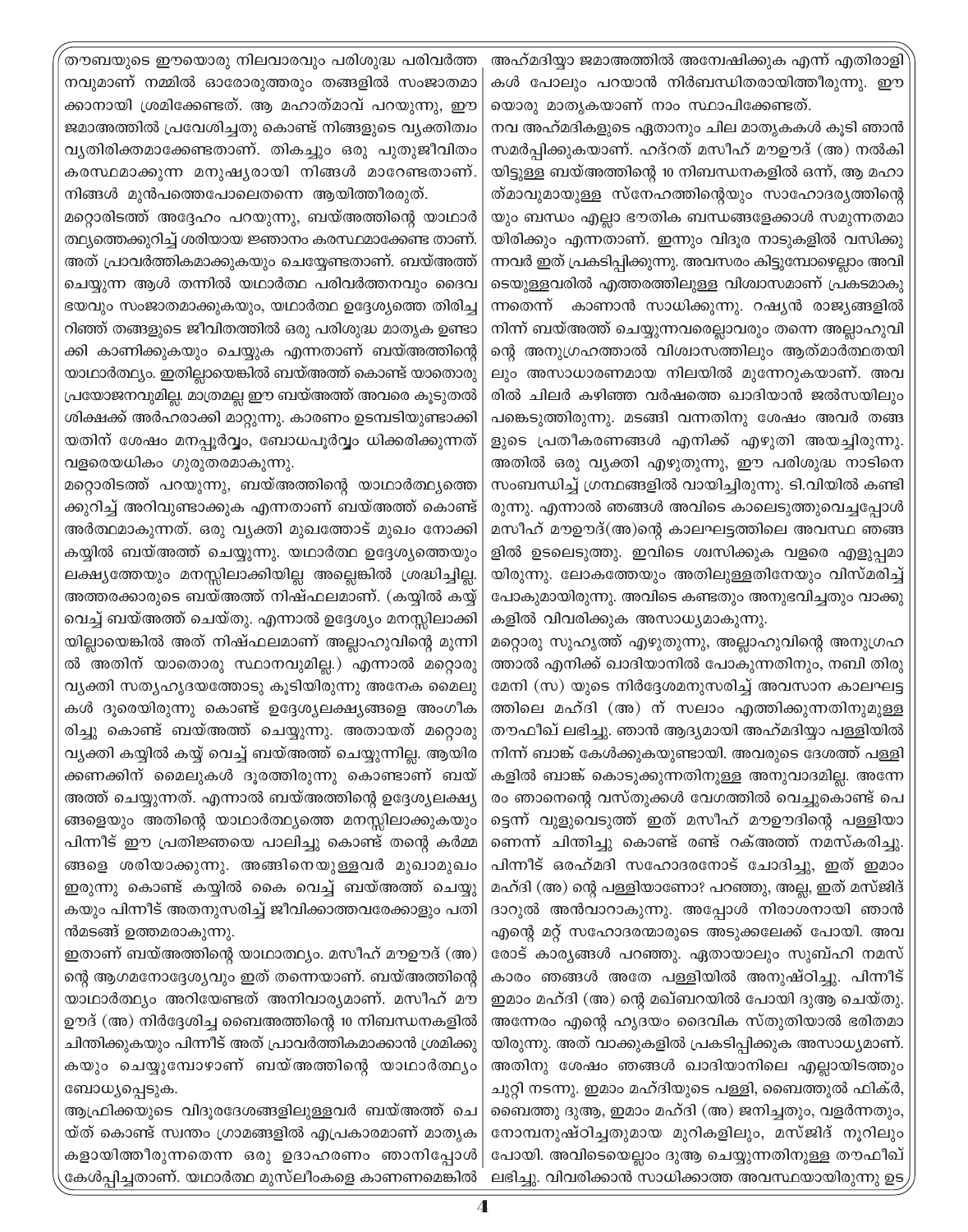.<br>ലെടുത്തിരുന്നത്. മനസ് മറിഞ്ഞതുപോലെ തോന്നി. എല്ലാ പ്രധാനപ്പെട്ട സ്ഥലങ്ങളിലും പോയി. അതിനാൽ ഞാൻ എന്നെ സൗഭാഗൃവാനായി മനസ്സിലാക്കുന്നു.

ലോകത്തിന്റെ വിവിധ രാഷ്ട്രങ്ങളിൽ വ്യാപിച്ചിരിക്കുന്നവരാ ണിവർ. ഖാദിയാനിൽ പോകാൻ അവസരം ലഭിക്കാത്ത ധാരാളം പേരുണ്ട്. എന്നാൽ ആത്മാർത്ഥതയിലും കൂറിലും ഔന്നിതൃത്തിലാണവർ. അവരുടെ കത്തുകൾ വരാറുണ്ട്. അതിൽ അവരുടെ ആത്മാർത്ഥതയും കൂറും കാണുമ്പോൾ അത്ഭുതം തോന്നുന്നു. ഭൗതിക ആവശ്യങ്ങളെക്കാൾ കൂടു തലായി ആത്മീയതയെ കുറിച്ചുള്ള ചിന്തകളാണവർക്ക്.

കഴിഞ്ഞ ദിവസങ്ങളിൽ ഞാൻ സിംഗപ്പൂരിൽ പോയപ്പോൾ അവിടെ ഇത്ത്യോനേഷ്യയിൽ നിന്നുള്ള സുഹൃത്തുക്കൾ എത്തിയിരുന്നു. സാധുക്കളായ അവർ നീണ്ട യാത്ര ചെയ്താ യിരുന്നു എത്തിയത്. അവരിൽ ചിലർ യാത്രാചിലവ് മതി യാകാതെ വന്നപ്പോൾ തങ്ങളുടെ ചെറിയ സ്ഥലവും മറ്റും വിറ്റിട്ടായിരുന്നു സിംഗപ്പൂരിൽ എത്തിച്ചേർന്നത്. ഭൗതികാ വശ്യങ്ങൾ പൂർത്തിയാക്കുന്നതിനായിരുന്നില്ല അവരുടെ യാത്ര. മറിച്ച് തങ്ങളുടെ സന്താനങ്ങൾ ദീനിൽ നിലനിൽ ക്കണം, ഞങ്ങൾ കരസ്ഥമാക്കിയ അനുഗ്രഹം പാഴായിപ്പോ കരുത് എന്ന ചിന്തയായിരുന്നു അവർക്ക്. സ്ത്രീകളുടെയും പുരുഷന്മാരുടെയും വികാരം ഇത്തരത്തിലായിരുന്നു.

ഖിലാഫത്തുമായുള്ള അനുരക്തി അസീമിതമായിരുന്നു കേവലം അല്ലാഹുവിന് വേണ്ടി മാത്രമുള്ള സ്നേഹവും സാഹോദര്യവുമായിരുന്നു അത്. മറ്റൊരു ഉദാഹരണം സമർ പ്പിക്കാം. അത് ദീനിനെ ദുൻയാവിനേക്കാൾ മുൻഗണന നൽ കുന്നതിനും സാഹോദര്യ ബന്ധം പ്രകടിപ്പിക്കുന്നതിനും മാതൃകയാണ്.

ഫ്രാൻസിൽ നിന്നും അമീർ സാഹിബ് എഴുതുന്നു. നവ അഹ് മദിയായ അബ്ദൽ അസീസ് സാഹിബ് കഴിഞ്ഞ മുന്നാല് മാസങ്ങളായി ജോലി അന്വേഷിക്കുകയായിരുന്നു. അതിനിട യിൽ ജൂൺ മാസാവസാനം ജർമനിയിൽ വാർഷിക സമ്മേ ളനം നടക്കുന്നതാണെന്നും അതിൽ ഖലീഫത്തുൽ മസീഹ് പങ്കെടുക്കുന്നതാണെന്നും അദ്ദേഹത്തോട് പറയുകയു ണ്ടായി. അപ്പോൾ എന്ത് വിലകൊടുത്തും ജൽസയിൽ പങ്കെടുക്കുന്നതാണെന്നും ഖലീഫത്തുൽ മസീഹുമായുള്ള കുടിക്കാഴ്ച്ച തന്റെ അഭിലാഷമാണെന്നും അദ്ദേഹം പറഞ്ഞു. അവസാനം ജൂൺ 2ാം തിയ്യതി ജർമനിയിലേക്ക് പോകുന്നതു സംബന്ധിച്ചു അദ്ദേഹവുമായി വീണ്ടും ബന്ധപ്പെട്ടപ്പോൾ അദ്ദേഹം പറഞ്ഞത് ഇന്ന് ഒരു ജോലി കിട്ടിയിരിക്കുന്നു. തുടക്കത്തിൽ തന്നെ അവധിയെടുക്കുകയാണെങ്കിൽ ആ ജോലി നഷ്ടപ്പെടാനുള്ള സാധ്യതയുണ്ട് എന്നായിരുന്നു. അദ്ദേഹം നവഅഹ്മദിയാണ്. ഇന്നത്തെ അവസ്ഥയിൽ പ്രത്യേകിച്ച് യൂറോപ്പിൽ ജോലി കിട്ടുക വളരെ പ്രയാസമാ ണ്. ലക്ഷക്കണക്കിന് തൊഴിൽ രഹിതരുണ്ട്. എന്നിരുന്നിട്ടും എന്തായാലും ജൽസാ സാലാനയിൽ പങ്കെടുക്കുന്നതാണ്, ജോലി പോകുന്നെങ്കിൽ പോകട്ടെ ഞാൻ നിശ്ചയമായും ഖലീഫത്തുൽ മസീഹിനെ കാണുന്നതിനായി പോകുന്ന താണ് എന്നാണ് അദ്ദേഹം പറഞ്ഞത്. അൽഹംദുലില്ലാഹ് അദ്ദേഹം ജൽസയിൽ പങ്കെടുത്തു. നേരിട്ടുള്ള ബയ്അത്തിൽ അദ്ദേഹം പങ്കാളിയാവുകയും ചെയ്തു.

റീജനിലെ ഒരു നവഅഹ്മദി ആദം കോലുബാലി സാഹിബ് ഒരു കമ്പനിയിലെ ജോലിക്കാരനായിരുന്നു. ഒരിക്കൽ അദ്ദേ ഹത്തെ ഖുദ്ദാമുൽ അഹ്മദിയ്യായുടെ മീറ്റിങ്ങിനായി വിളിച്ചു. അതേ സമയത്ത് തന്നെ അദ്ദേഹത്തിന്റെ കമ്പനിയിൽ ഒരു സുപ്രധാന മീറ്റിങ്ങും ഉണ്ടായിരുന്നു. ആ മീറ്റിങ്ങിൽ പങ്കെ ടുത്തില്ലായെങ്കിൽ ജോലിയിൽ നിന്ന് തന്നെ പിരിച്ച് വിടാൻ സാധ്യതയുണ്ടായിരുന്നു. എന്നാൽ അത് പരിഗണിക്കാതെ തന്നെ അദ്ദേഹം ജമാഅത്തിന്റെ മീറ്റിങ്ങിൽ സംബന്ധിച്ചു. ജമാഅത്തിന്റെ മീറ്റിങ്ങിനു ശേഷം അദ്ദേഹം കമ്പനിയിലെ മീറ്റിങ്ങിനെത്തിയപ്പോൾ സമയം വളരെ വൈകിയിരുന്നു. കമ്പനിയുടെ ഉടമസ്ഥൻ വളരെ ദേഷ്യപ്പെടുന്നതാണ് എന്ന് തന്നെ അദ്ദേഹം കരുതിയിരുന്നു. എന്നാൽ ദീനിന് ദുൻയാ വിനേക്കാൾ മുൻഗണന നൽകുന്ന ഈ അഹ്മദിയ്യത്തിന്റെ സേവകന്റെ മേൽ ദേഷ്യപ്പെടുന്നതിന് പകരം കമ്പനിയുടെ ഉടമസ്ഥൻ അദ്ദേഹത്തിന്റെ ജോലിയിൽ വളരെ പ്രസന്നത പ്രകടിപ്പിക്കുകയാണ് ചെയതത്. മാത്രമല്ല ഉപഹാരമായി അദ്ദേഹത്തിന് ഒരു ബൈക്ക് നൽകുകയും ചെയ്തു. ഈ ഉപഹാരം തനിക്ക് അഹ്മദിയ്യത്തിന്റെ അനുഗ്രഹത്താലാണ് ലഭിച്ചത് എന്ന് ആ നവഅഹ്മദിക്ക് ദൃഢ വിശ്വാസമുണ്ട്. അവരുടെ ആത്മാർത്ഥയാണ് ദീനിന് ദുൻയാവിനേക്കാൾ മുൻഗണന നൽകുന്നതാണെന്ന പ്രതിജ്ഞ നിറവേറ്റിയത്.

അല്ലാഹുവും അവർക്ക് അനുഗ്രഹം നൽകുകയുണ്ടായി. ഇവിടെ ജൽസയിൽ ഞാൻ ചിലരെ കാണുകയുണ്ടായി. ഒന്ന് രണ്ട് പേരെ എനിക്കറിയാം, ഫിജിയിലുള്ളവരായിരുന്നു. പുതിയ ജോലി ലഭിച്ചവരായിരുന്നു. എന്നാൽ ജോലി ഉപേ ക്ഷിച്ചാണ് വന്നത്. ജൽസയിൽ പങ്കെടുക്കുകയും ചെയ്തു. എന്നാൽ തങ്ങളുടെ ജോലി കാരണത്താലോ, മറ്റ് കാരണ ത്താലോ, കൂടാതെ ജോലിയുടെ പ്രശ്നമല്ലാതെ തന്നെയും ജൽസയിൽ പങ്കെടുക്കാത്ത ധാരാളം പേർ ഇവിടെയുണ്ട്. അവർ ജൽസയിൽ പങ്കെടുക്കണമായിരുന്നു.

ഇനി ഒരു വിദൂര രാജ്യത്ത് വസിക്കുന്നവരുടെ ആത്മാർത്ഥ തയുടെ മാതൃക നോക്കുക. ദീനി വിജ്ഞാനം കരസ്ഥമാക്കു ന്നതിനുള്ള അഭിവാജ്ഞ എത്രത്തോളമായിരുന്നു. അല്ലാഹു പിന്നീട് അവരിൽ എത്തരത്തിലാണ് അനുഗ്രഹങ്ങൾ വർഷി ച്ചത്. ഐവറികോസ്റ്റിലെ ഉമർ സാഹിബ് പറയുന്നു, അഹ്മ ദിയായതിന് ശേഷം അല്ലാഹു എനിക്ക് ദുആ സ്വീകാര്യത യുടെയും ഇമാം മഹ്ദി (അ) ന്റെ സത്യസാക്ഷ്യത്തിന്റെയും ധാരാളം ദൃഷ്ടാന്തങ്ങൾ കാണിച്ചുതന്നു. ഓരോ ദിവസവും കാണിച്ചു തരുന്നു. ഇതാണ് ഹദ്റത് മസീഹ് മൗഊദ് (അ) പറഞ്ഞ നിയോഗോദേശ്യം. അതായത് അല്ലാഹുവുമായി ദൃഢബന്ധം സ്ഥാപിക്കുക. പറയുന്നു, തൽഫലമായി എന്റെ വിശ്വാസം ദൃഢതയാർജിച്ചു വന്നു. ഐവറികോസ്റ്റിലെ ജൽസ സമീപസ്ഥമായി. ജൽസയിൽ പങ്കെടുക്കുന്നതി നായുള്ള യാത്രാ ചെലവ് കയ്യിലില്ലാത്ത തരത്തിൽ സാമ്പ ത്തിക നില മോശമായിരുന്നു. ഞാൻ ദുആ ചെയ്തു. അല്ലാ ഹുവേ! നിന്റെ മഹ്ദി സത്യവാനാണ്. എനിക്ക് അദ്ദേഹ ത്താൽ സ്ഥാപിതമായ ജൽസയിൽ പോകേണ്ടതുണ്ട്. -ജൽ സയുടെ പ്രാധാന്യത്തെ കുറിച്ച് ചിന്തിക്കുക. ഓരോരുത്തരും ആത്മപരിശോധന നടത്തുക.– അദ്ദേഹത്തിന്റെ സത്യസാ ക്ഷ്യത്തിന് അടയാളമായിക്കൊണ്ട് ജൽസയിൽ പങ്കെടുക്കു ന്നതിനുള്ള യാത്ര വിഭവങ്ങൾ ഒരുക്കിതന്നാലും. ഇതായി

മാലിയിൽ നിന്ന് നമ്മുടെ മുബല്ലിഗ് എഴുതുന്നു, ഞങ്ങളുടെ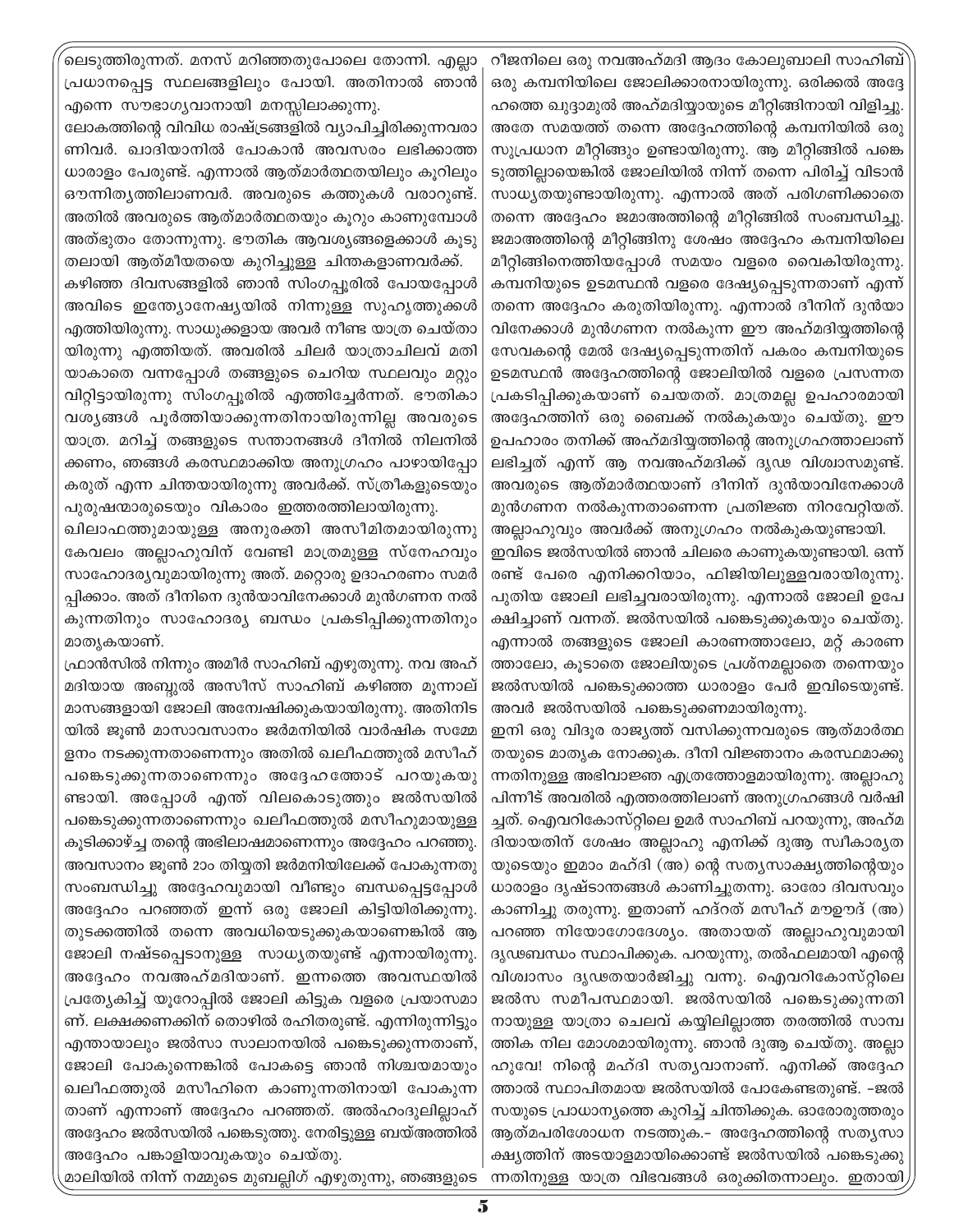രുന്നു അദ്ദേഹം ചെയ്ത് ദുആ. പറയുന്നു, അടുത്ത ദിവസം ഒരു അനഹ്മദി സുഹൃത്ത് ജൽസയിൽ പങ്കെടുക്കുന്നതി നുള്ള ആഗ്രഹം പ്രകടിപ്പിച്ചു. ഞാൻ ജൽസയിൽ പങ്കെടുക്കു ന്നതിനായി പോകുന്ന യാത്രാ സംഘത്തിന്റെ സംഘാടക ർക്ക് അദ്ദേഹത്തിന്റെ പേരും എഴുതിക്കൊടുത്തു. ജൽസയിൽ പോകുന്നതിന് രണ്ട് ദിവസം മാത്രം ശേഷിച്ചിരുന്നപ്പോഴും ജൽസയിൽ പോകുന്നതിനുള്ള ഒരു സംവിധാനവും ആയി രുന്നില്ല. വഴിച്ചെലവ് കയ്യിലില്ലായിരുന്നു. പറയുന്നു, ഞാൻ ദുആ ചെയ്തുകൊണ്ടേയിരുന്നു. അതിനിടയിൽ എനിക്ക് അടുത്തൊരു ഗ്രാമത്തിൽ പോകേണ്ടിവന്നു. അവിടെ ഒരു വ്യക്തി എന്നെ വന്നു കണ്ടിട്ട് പറഞ്ഞു, ഞാൻ ഇന്നലെ മുതൽ താങ്കളെ പ്രതീക്ഷിച്ചിരിക്കുകയാണ്. അദ്ദേഹം എന്റെ കയ്യിൽ 20,000 ഫ്രാങ്ക് വച്ച് തന്നു. എന്നിട്ട് ഇത് താങ്കൾക്കുള്ള താണ് എന്ന് പറയുകയുണ്ടായി. അല്ലാഹു അദ്ദേഹത്തിന്റെ മനസ്സിൽ പൈസ നൽകാനായി ചിന്ത ഇട്ടതായിരിക്കും. പറ യുന്നു, ഞാൻ പൈസ വാങ്ങി അല്ലാഹുവിന് നന്ദി പറഞ്ഞു. ആ സംഖ്യയിൽ നിന്ന് 16,000 ഫ്രാങ്ക് നൽകി രണ്ട് വൃക്തിക ളുടെ യാത്രാ ചിലവ് വഹിച്ചു. ബാക്കി 4,000 ഫ്രാങ്ക് കയ്യിൽ വെച്ചു. നിശ്ചയമായും അല്ലാഹുവിന്റെ കാരുണ്യം അവരുടെ വിശ്വാസത്തിന്റെ വർദ്ധനവിന് കാരണമായിത്തീർന്നു. അത് അദ്ദേഹം കത്തിൽ പ്രകടിപ്പിക്കുകയും ചെയ്തു. ബയ്അ ത്തിനു ശേഷമുണ്ടായ പരിവർത്തനം ഭൗതിക ലോകത്തിനു പകരമായി അല്ലാഹുവിലേക്ക് തിരിയുന്നതിന് അവരെ പ്രേരി പ്പിച്ചു. ഏതെങ്കിലും മനുഷ്യന്റെ അടുത്തേക്കല്ല പോയത്. മറിച്ച്, അല്ലാഹു സംവിധാനം ഒരുക്കുന്നതാണെന്ന വിശ്വാസ ത്താൽ ദുആയിൽ മുഴുകുകയാണ് ചെയ്തത്. അല്ലാഹു ദുആ സ്ഥീകരിക്കുകയും ചെയ്തു. അവരുടെ ആഗ്രഹം പൂർത്തി യാക്കികൊടുക്കുകയും ചെയ്തു.

എങ്ങിനെയാണ് വിശ്വാസഭരിതരായ ഇത്തരത്തിലുള്ളവ രുടെ ഹൃദയത്തിൽ സംശയങ്ങൾ സംജാതമാകുക? അതാ യത് അഹ്മദിയ്യത്ത് വ്യാജ പ്രസ്ഥാനമാണ്. അല്ലെങ്കിൽ അല്ലാഹുവിന്റെ യാതൊരു അസ്ഥിത്വവുമില്ല എന്നൊക്കെ. നിശ്ചയമായും ഇവർ വിശ്വാസത്തിൽ ദൃഢത കൈവരിച്ചു കൊണ്ടിരിക്കുകയാണ്. ഇക്കാര്യം ഇവർ തങ്ങളുടെ തലമുറ കളോട് പറയുമ്പോൾ അവരുടെ വിശ്വാസത്തിലും പുരോ ഗതി ഉണ്ടാകുന്നതാണ്.

ഹദ്റത് മസീഹ് മൗഊദ് (അ) പറഞ്ഞതുപോലെ അഹ്മദി കൾ ഒരു പരിശുദ്ധ മാറ്റം ഉണ്ടാക്കിയെടുക്കുക. അല്ലാഹുവി ന്റെയും അവന്റെ റസൂലിന്റെയും കല്പനകളെ പ്രാവർത്തിക മാക്കുക. അപ്പോഴാണ് വിശ്വാസത്തിന്റെ നിലവാരം മനസ്സിലാ കുക.

ഇനി യൂറോപ്പിൽ വസിക്കുന്ന ഒരു പെൺകുട്ടിയുടെ സംഭവം കേൾപ്പിക്കാം. എങ്ങിനെയാണ് അല്ലാഹു അവരുടെ വിശ്വാസ ത്തെ സംരക്ഷിക്കുന്നതിനുള്ള ശ്രമത്തിൽ വിജയം നൽകിയ തെന്നും അനുഗ്രഹങ്ങൾ നൽകിയതെന്നും നോക്കുക. സ്വിറ്റ് സർലാന്റിലെ മുബല്ലിഗ് ഇൻചാർജ് എഴുതുന്നു, ജമാഅത്തി ലുള്ള ഒരു പെൺകുട്ടി ഉദ്യോഗ സംബന്ധമായ വിദ്യാഭ്യാസം കരസ്ഥമാക്കുകയായിരുന്നു. അവൾക്ക് ആഴ്ച്ചയിൽ രണ്ട് ദിവ സം കോളേജിലും, മൂന്ന് ദിവസം ഒരു കമ്പനിയിൽ ജോലി പഠനാർഥവും പോകണമായിരുന്നു. ആ കമ്പനിയിൽ പ്രസ്| തുത പെൺകുട്ടി മാത്രമായിരുന്നു മുസ്ലിമായിട്ടുണ്ടായിരു

ന്നത്. കമ്പനിയിൽ നമസ്കരിക്കുന്നതിനുള്ള സംവിധാനം തയ്യാറാക്കിയിരുന്നു. ആ പെൺകുട്ടി കമ്പനിയിൽ ചേർന്ന തിനു ശേഷം അവിചാരിതമായി ആ കമ്പനിക്ക് അധികലാഭം ലഭിക്കാൻ തുടങ്ങി. കമ്പനിക്ക് പുതിയ ഉപഭോക്താക്കളും ലഭിക്കാൻ തുടങ്ങി. വളരെ ചുരുങ്ങിയ കാലത്തിനുള്ളിൽ തന്നെ കമ്പനിക്ക് പുതിയ രണ്ട് കെട്ടിടങ്ങളും പുതിയ ജോലി ക്കാരെയും വാടകക്കെടുക്കേണ്ടി വന്നു. പെൺകുട്ടി പോയി രുന്ന സ്കൂളിൽ സ്പോർട്സിന്റെ ഒരു പിരിയഡും ഉണ്ടായി രുന്നു. നീന്തൽ സ്പോർട്സിന്റെ ഭാഗമായിരുന്നു. ഈ പെൺ കുട്ടിയോട്, സ്പോർട്സിന്റെ പിരിയഡിൽ നീന്തലിൽ ഭാഗ വാക്കാകാൻ സമ്മർദ്ദം ചെലുത്താൻ തുടങ്ങി. ആൺകുട്ടിക ളോടൊപ്പം നീന്തുന്നതിനെ പെൺകുട്ടി വിരോധിച്ചു. പ്രത്യേ കം പ്രത്യേകമായിരുന്നതെങ്കിൽ പ്രശ്നമില്ലായിരുന്നു. സ്കുൾ അധികൃതരിൽ നിന്ന് സമ്മർദ്ധമേറി വന്നു. എന്നാൽ പെൺകുട്ടി അതിനെ വിരോധിക്കുകയാണ് ചെയ്തത്. സ്കൂ ളധികൃതർ കമ്പനിയിലേക്ക് പരാതി അറിയിച്ചു. കമ്പനിയുടെ നടത്തിപ്പുകാർ പറഞ്ഞു, നീന്തൽ പഠിത്തത്തിന്റെ ഭാഗമാണ്. അതിൽ പങ്കെടുത്തില്ലെങ്കിൽ ജോലിയിൽ നിന്നും പിരിച്ചു വിടുന്നതാണ്. എന്നാൽ പെൺകുട്ടി തന്റെ വിശ്വാസത്തിൽ ഉറച്ചു നിന്നു. എന്ത് വന്നാലും ആൺകുട്ടികളോടൊപ്പം നീന്തുന്നതല്ല എന്ന് പറഞ്ഞു. എന്തായാലും സമ്മർദ്ദം ഏറി വന്നപ്പോൾ ആ പെൺകുട്ടി സ്വയം തനിക്ക് കോഴ്സ് തുടർന്ന് കൊണ്ട് പോകാൻ കഴിയില്ല എന്ന് കമ്പനിയിലേക്ക് എഴുതി അറിയിച്ചു. കമ്പനിയെ വിട്ടുകൊണ്ട് പാരലൽ കോളേജിൽ പ്രവേശനം നേടി. ആ പെൺകുട്ടി കമ്പനിയെ ഉപേക്ഷിച്ച പ്പോൾ അല്ലാഹുവും അസാധാരണമായ ശക്തിപ്രഭാവം കാണിച്ചു കൊടുത്തു. ആ കമ്പനിക്ക് ഉണ്ടായിക്കൊണ്ടിരുന്ന ലാഭം നഷ്ടത്തിലേക്ക് കൂപ്പ് കുത്തി. പതുക്കെ പതുക്കെ ജോലിയും കുറഞ്ഞു കൊണ്ടിരുന്നു. തൽഫലമായി ആളു കളെ പിരിച്ചു വിടേണ്ടിവന്നു. അവസാനം ഈ നഷ്ടത്തിന്റെ കാരണങ്ങൾ പഠിക്കുന്നതിനായി മീറ്റിംഗ് വിളിച്ചു ചേർത്ത പ്പോൾ ഒരു അഹ്മദി പരസ്യമായി പറഞ്ഞത്, ഒരു നിഷ്കള ങ്കയുടെ ശാപ പ്രാർത്ഥന ഏറ്റിരിക്കുന്നു. എന്നാണ്. ആ കമ്പ നിയിലെ ഒരാൾ ആ കുട്ടിയോട് മെയിലിലൂടെ അറിയിച്ചു കൊണ്ട് എഴുതി, നീ ഞങ്ങളുടെ കമ്പനിയെ ഉപേക്ഷിച്ചപ്പോൾ ഏതാനും ദിവസം വരെ നീ ഈ കമ്പനിയിലുള്ളവരുടെ ചർച്ചാവിഷയമായിരുന്നു. പിന്നീട് ഒരിക്കലും അത് പരാമർശ വിധേയമായിട്ടില്ല. എന്നാൽ ഏതോ ഒരഹ്മദി നമ്മുടെ കമ്പ നിക്ക് ഒരു നിഷ്കളങ്കയുടെ ശാപപ്രാർത്ഥന ഏറ്റിരിക്കുന്നു എന്ന് പറഞ്ഞതു മുതൽ നീ വീണ്ടും ചർച്ചാ വിഷയമായിരി ക്കുകയാണ്. എല്ലാവരും പറയുന്നത് അനീതി കാണിക്കപ്പെട്ട നിഷ്കളങ്ക നീയാണെന്നാണ്. ആ കുട്ടിയെ നിതൃവും വിഷമി പ്പിച്ചിരുന്ന മാനേജരായിരുന്ന സ്ത്രീയെ പിരിച്ചു വിട്ടു. എന്നാ ൽ ഈ കുട്ടി കോളേജിൽ നല്ല നിലയിൽ പഠിക്കുകയും ഉന്നത വിജയം കരസ്ഥമാക്കി കോഴ്സ് പൂർത്തിയാക്കുകയും ചെയ്തു. ആ കുട്ടി അല്ലാഹുവിന്റെ തൃപ്തിക്കാണ് മുൻഗണന നൽകിയത്. അവളുടെ ഭൗതിക ആഗ്രഹങ്ങൾ അല്ലാഹുവും പൂർത്തിയാക്കികൊടുത്തു. നമ്മുടെ പെൺകുട്ടികൾക്കും ഇതിൽ പാഠമുണ്ട്. ദീനിന് ദുൻയാവിനേക്കാൾ മുൻഗണന നൽകുക. ദൈവപ്രീതിക്ക് മുൻഗണന നൽകുക അപ്പോൾ അല്ലാഹു കാരുണ്യം വർഷിച്ചുകൊണ്ടിരിക്കുന്നതാണ്. ഇവി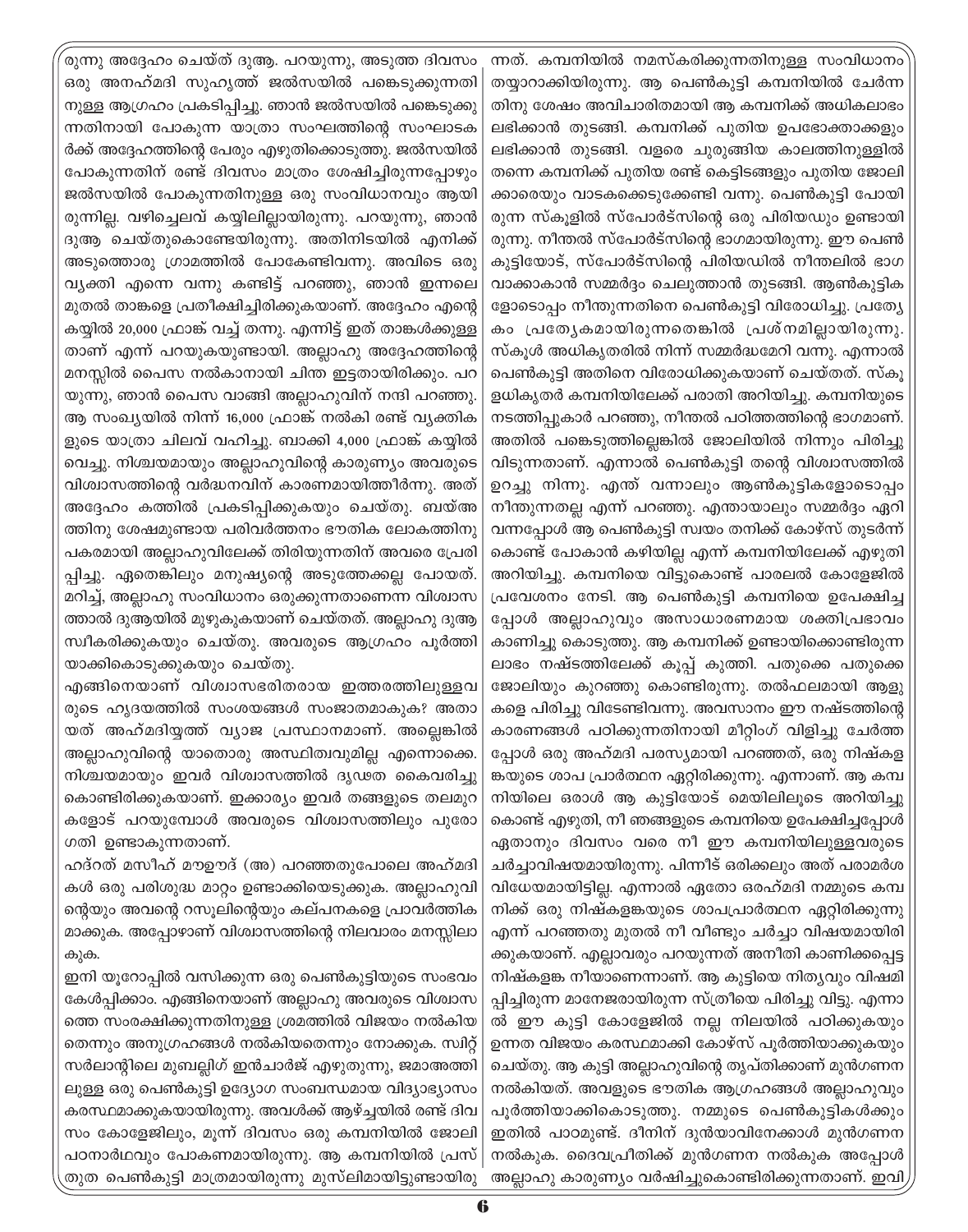ടെയുള്ള എല്ലാ സ്വായത്തമാക്കേണ്ടത് അനിവാര്യമല്ല. എന്ത് പറഞ്ഞാലും അനുസരിക്കേണ്ടതില്ല. അവരിലുള്ള നന്മകളെ സ്വായത്തമാക്കുക. അവരിലുള്ള തിന്മകളിൽ നിന്ന് രക്ഷപ്പെ ടാൻ ശ്രമിക്കേണ്ടതാണ്. നീന്തൽ പെൺകുട്ടികൾക്ക് നിഷിദ്ധ മല്ല. നീന്തേണ്ടതാണ്. എന്നാൽ പെൺകുട്ടികൾ പെൺകുട്ടി കളോടൊത്ത് നീന്തുക. എല്ലാവർക്കും നീന്താൻ അറിഞ്ഞിരി ക്കേണ്ടതാണ്. നല്ല കാര്യമാണിത്. ഇക്കാലത്ത് പെൺകുട്ടി കളെ നീന്തൽ പഠിപ്പിക്കുന്നതിന് ഊന്നൽ നൽകാൻ തുട ങ്ങിയിട്ടുണ്ട്.

ഞങ്ങളുടെ പിതാമഹി പറയുമായിരുന്നു, അക്കാലത്ത് സ്വിമ്മിംഗ് പൂളൊന്നും ഉണ്ടായിരുന്നില്ല. നദികളിൽ പോയാ യിരുന്നു നീന്തിയിരുന്നത്. അവർ നല്ല നീന്തൽക്കാരിയാ യിരുന്നു. 100 വർഷങ്ങൾക്ക് മുമ്പുള്ള കാര്യമാണ്.

ചുരുക്കത്തിൽ നമ്മുടെ സ്ത്രീകളും നീന്താറുണ്ട്, നീന്തൽ പഠിക്കേണ്ടതാണ്, നീന്തേണ്ടതാണ്. എന്നാൽ സംഘാടക രുമായി ചേർന്ന് കൊണ്ട് പെൺകുട്ടികൾക്കുള്ള സമയത്ത് പെൺകുട്ടികൾ മാത്രം നീന്തുന്ന സംവിധാനം ചെയ്യേ ണ്ടതാണ്. അത് സംഭവ്യമാണ്. യൂറോപ്പിൽ ചിലയിടങ്ങളിൽ അതിനായി പരിശ്രമിച്ചപ്പോൾ വിജയിച്ചതായി ഞാൻ കണ്ടി ട്ടുണ്ട്.

ഇപ്പോഴത്തെ നമ്മുടെ ഹൈക്കോടതിയിലെ ജഡ്ജിയായ ഒരു ആത്മാർത്ഥ സുഹൃത്തിന് ആശംസക്കളർപ്പിച്ചുകൊണ്ട് ഘാന ബാർ അസോസിയേഷൻ എഴുതുന്നു. സയീദ് കോഫു സാഹിബ് എന്നാണ് പേര്. അപ്പീൽ കോർട്ട് ജഡ്ജിയായി നിയമിക്കപ്പെട്ടിരിക്കുകയാണ്. അതിൽ എഴുതുന്നു, പൊതു വിൽ മനുഷ്യന് തെറ്റു പറ്റുന്നു. എന്നാൽ നിങ്ങൾ ഒരു മനു ഷ്യൻ തന്നെയായിട്ടും യാതൊരു വിധത്തിലുള്ള അഴിമതി യും ചെയ്തിട്ടില്ല. വിധി കല്പിച്ചതിനു ശേഷം താങ്കൾ നന്ദി സൂചകമായ ഉപഹാരം സ്വീകരിക്കാനും ഇഷ്ടപ്പെടുന്നില്ല. താങ്കളുടെ വ്യക്തിത്വത്തിൽ അഴിമതിയുടെ ലാഞ്ചന അല്പം കാണപ്പെടുന്നില്ല. ഘാന ബാർ അസോസിയേഷൻ താങ്കളെ സത്യസന്ധനും, പരിശ്രമശാലിയും അഴിമതി രഹിത ജഡ്ജി യുമായി പ്രഖ്യാപിപ്പിക്കുന്നു. ഹദ്റത്ത് മസീഹ് മൗഊദ് (അ) ന്റെ ബയ്അത്തിൽ വന്നതിനു ശേഷം അതിന്റെ യാഥാർ ത്ഥ്യത്തെ മനസ്സിലാക്കുന്നവർക്ക് ഉണ്ടാകുന്ന പരിവർത്തനമാ ണിത്.

പാക്കിസ്ഥാനിലെ ജഡ്ജിമാരെ നോക്കുക. തീരുമാനം കല്പി ച്ചതിനു ശേഷം മൗലവിമാരെ ഭയപ്പെട്ടുകൊണ്ട് തീരുമാനം മാറ്റുന്നു. പല കേസുകളിലും ജമാഅത്തിനനുകൂലമായി, മർ ദ്ദിതരുടെ അവകാശം നേടിയെടുക്കുന്നതിനായി വിധി കല് പിക്കുകയുണ്ടായി. പിന്നീട് ഹൈക്കോടതിയോ സുപ്രീം കോടതിയോ അതിനെ തിരുത്തുന്നു.

ചുരുക്കത്തിൽ ഈ ബഹുമതിയും ഇന്ന് അഹ്മദിയാ ജമാ അത്തിനാണ് കരസ്ഥമായിട്ടുള്ളത്. ഓരോ അഹ്മദിയും ഈ ബഹുമതി കരസ്ഥമാക്കാനായി ശ്രമിക്കേണ്ടതാണ്.

ഹദ്റത് മസീഹ് മൗഊദ് (അ) ന്റെ ബയ്അത്ത് നിബന്ധനക ളിൽ ഒന്ന് അല്ലാഹുവിനാൽ നൽകപ്പെട്ട കഴിവുകളുപയോ ഗിച്ച് മനുഷ്യകുലത്തിന് പ്രയോജനം എത്തിക്കുക എന്നതു മാണ്.

അന്യരിൽ നിന്ന് അതിനെ അംഗീകരിച്ചു കൊണ്ടുള്ള പ്രക ടനം എപ്രകാരമാണ് ഉണ്ടാകുന്നത് എന്നതിന് ഞാനൊരു

ഉദാഹരണം സംമർപ്പിക്കുകയാണ്. അഹ്മദിയ്യാ ജമാഅത്ത് സെറാല്യൂണിന്റെ 52 ാം ജൽസാ സാലാനയിലെ തന്റെ പ്രഭാ ഷണത്തിൽ സെറാല്യൂൺ രാഷ്ട്രപതി പറഞ്ഞു. ജമാഅത്ത് അഹ്മദിയ്യായുടെ മാത്രമല്ല, നമ്മുടെ സമുദായത്തിന്റെ തന്നെ ഒരു സുപ്രധാന പരിപാടിയിൽ പങ്കാളിയായിരിക്കുന്നു എന്ന തിൽ ഞാൻ വളരെ സന്തോഷവാനാണ്. ഞാനിവിടെ വന്നത്, ഒരു രാഷ്ട്രപതി എന്ന നിലയിൽ അഹ്മദിയ്യാ ജമാഅത്തി ന്റെ രാഷ്ട്രത്തിന്റെയും സമുദായത്തിന്റെയും പുരോഗതിക്ക് വേണ്ടിയുള്ള സേവനത്തെ വിലമതിക്കുന്നതിനും ആശംസ കൾ അർപ്പിക്കുന്നതിനായിട്ടാണ്. അഹ്മദിയ്യാ ജമാഅത്തി നെ സർക്കാരും ജനങ്ങളും എത്രത്തോളം ആദരിക്കുന്നു എന്ന് പറയാൻ വേണ്ടിയാണ്. അഹ്മദിയ്യാ ജമാഅത്തിന്റെ മുദ്രാവാക്യം എല്ലാവരോടും സ്നേഹം ആരോടുമില്ല വെറുപ്പ് എന്നതാണ്. വർഷങ്ങളായി ജമാഅത്ത് ഇത് നാവ് കൊണ്ട് ഉരുവിടുക മാത്രമല്ല മറിച്ച്, ഇതിന്റെ പ്രവർത്തന രൂപവും കാണിച്ചുതന്നു കൊണ്ടിരിക്കുന്നു. പൊതു ജനങ്ങളോടുള്ള സ്നേഹത്തിന്റെ ഭാഗമായിട്ടു തന്നെയാണ് ജനങ്ങളെ അറി വിന്റെ ആഭരണത്താൽ വിദുഷിതരാകുന്നതിനായി രാജ്യ ത്തിന്റെ എല്ലാ കോണുകളിലും സ്കൂളുകൾ തുറന്നിട്ടുള്ളത്. മത വർഗഭേദമന്യെ ഞങ്ങളുടെ ജനങ്ങൾ ജമാഅത്തിന്റെ സ്കൂളുകളിൽ നിന്ന് പ്രയോജനം കരസ്ഥമാക്കുന്നു. ആരോ ടുമില്ല വെറുപ്പ് എന്നതിന്റെ പ്രായോഗിക രൂപമായി ജനങ്ങ ളുടെ ശാരിരിക ക്ഷേമത്തിനായി ആശുപത്രികൾ തുറന്നിരി ക്കുന്നു. എല്ലാ തരത്തിലുള്ള ജനങ്ങളും യാതൊരു വ്യതിരി ക്തതയും ഇല്ലാതെ ആശുപത്രികളിൽ നിന്ന് ഫലമെടുക്കു ന്നു. ഇത് ജമാഅത്തിന്റെ വിശാലമായ ശുഭാപ്തി വിശ്വാസ ത്തിന്റെ ലക്ഷണമാണ്. നാമെല്ലാവരും തോളോടുതോൾ ചേർന്ന് നീങ്ങേണ്ടതാണെന്ന് എനിക്ക് തോന്നുന്നു. ഞാൻ രാഷ്ട്രപതി എന്ന നിലയിലാണ് വന്നിരിക്കുന്നത്. നിങ്ങളുടെ ഈ സേവനത്തിന് ആശംസകൾ അർപ്പിക്കുന്നതിനായി ട്ടാണ് വന്നിരിക്കുന്നത്. നിങ്ങളുടെ ഈ അമൂല്യമായ സേവന ത്തിൽ രാജ്യവും ജനങ്ങളും സന്തോഷിക്കുന്നു. ഞങ്ങൾ

അഹ്മദിയ്യാ ജമാഅത്തിനോട് കൃതജ്ഞതയുള്ളവരാണ്. അറേബ്യയിൽ നിന്നും ധനികരാരും വന്നിട്ടില്ല. എന്നാൽ ജമാഅത്തിന്റെ ഈ പ്രഭാവവും പ്രതാപവും വളരുന്നതായി കണ്ടിട്ട് ചില രാഷ്ട്രപ്രതിനിധികൾ അവിടെ എത്താൻ തുട ങ്ങിയിട്ടുണ്ട്. ഞങ്ങൾ നിങ്ങൾക്കായി സ്കൂളുകളും കോളേജു കളും തുറക്കുന്നതാണ്.എന്ന് പറയുന്നുണ്ട്. അല്ലാഹു അവ രുടെ നീതിയുടെ കണ്ണുകൾ തുറക്കട്ടെ. ആരോടും അനീതി വർത്തിക്കാതിരിക്കടെ.

അല്ലാഹുവും അവന്റെ റസൂലും പറഞ്ഞതിലേക്കുള്ള ചായ് വിനെ സംബന്ധിച്ചുള്ള അന്യരുടെ വെളിപ്പെടുത്തൽ ഇപ്ര കാരമാണ്. സെറാല്യുണിലെ ഒരു രാഷ്ട്രീയ പാർട്ടിയുടെ മുൻ ചെയർമാൻ സെറാലൂൺ ജൽസാ സാലാനയിൽ അഭി പ്രായം പ്രകടിപ്പിച്ചു കൊണ്ട് തന്റെ പ്രഭാഷണത്തിൽ പറ യുന്നു, ഞാൻ യു.കെ. ജൽസാ സാലാനയിലും പല തവണ പങ്കെടുത്തിട്ടുണ്ട്. അവിടുത്തെ ജനങ്ങളുടെ ഉന്നത ഗുണങ്ങ ളെയും ഇസ്ലാമിക അദ്ധ്യാപനങ്ങളിലുള്ള പ്രതിബന്ധത യെയും കുറിച്ചുള്ള അറിവുണ്ട്. അതിൽ നിന്നും ഞാൻ അനു മാനിക്കുന്നത്, ഇസ്ലാമിന്റെ ഭാവി അഹ്മദിയ്യാ ജമാഅത്തി ലൂടെ പ്രകാശിതമാകും എന്ന് തന്നെയാണ്. അതിന്റെ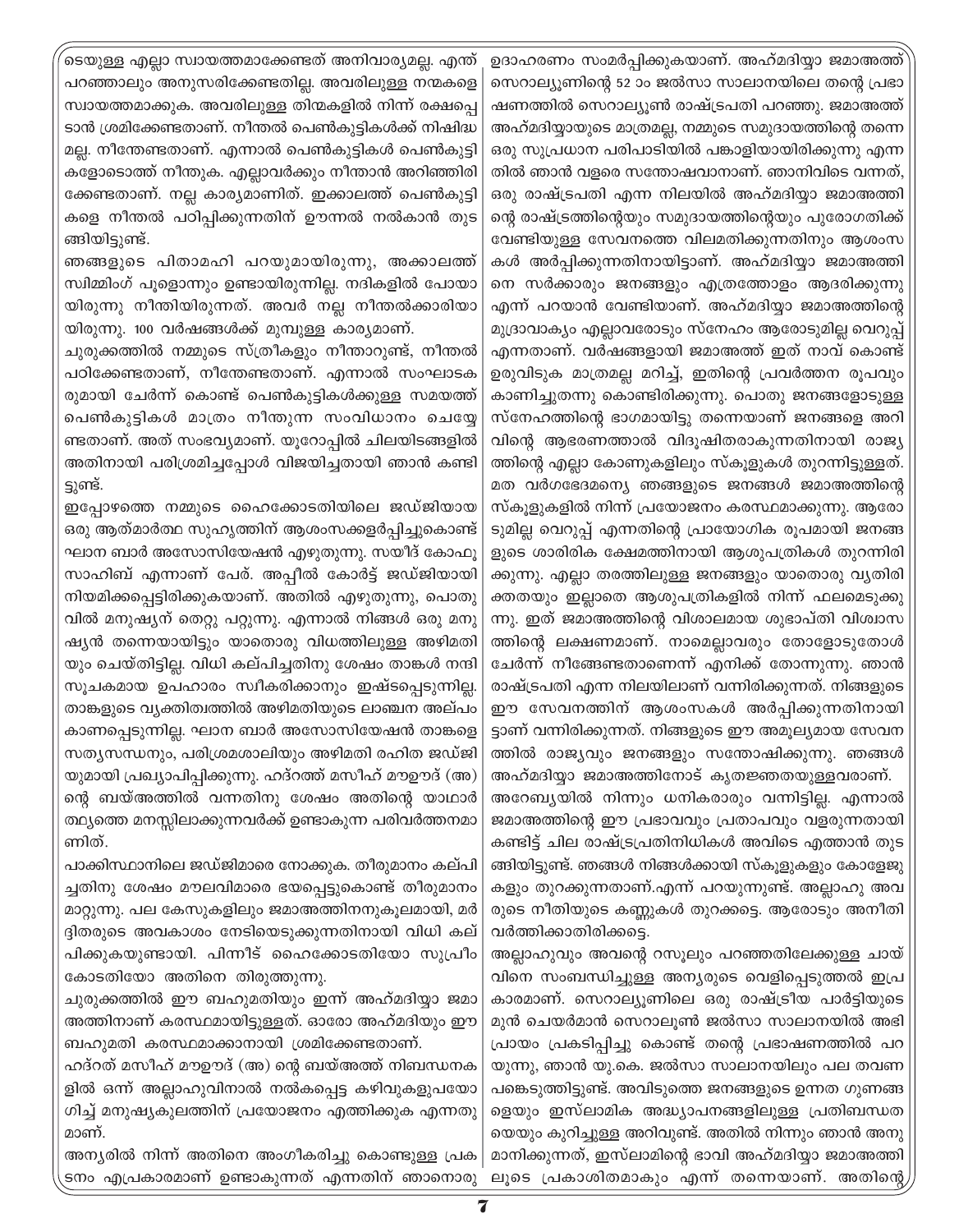തെളിവ് നാം കണ്ടുകൊണ്ടിരിക്കുന്നു. ഞാൻ പറയുന്നു, അഥവാ നമുക്ക് അഹ്മദിയ്യാ ജമാഅത്തിൽ പ്രവേശിക്കാൻ സാധിക്കുന്നില്ലായെങ്കിൽ തന്നെയും ജമാഅത്തിന്റെ പുരോ ഗതിയെയും അദ്ധ്യാപനങ്ങളെയും സംബന്ധിച്ചുള്ള നമ്മുടെ തെറ്റിധാരണകളെ പ്രകടിപ്പിക്കാതിരിക്കേണ്ടതാണ്. ഈ ജൽസയുടെ പ്രമേയത്തെയും ജൽസാഗാഹിൽ പതിച്ചിട്ടുള്ള പോസ്റ്ററുകളിലേക്കും നോക്കിയാൽ അതിലെ വാകൃങ്ങ ളിൽ നിന്ന് മനസ്സിലാകുന്നത് അഥവാ ആരെങ്കിലും മുഹമ്മദ് റസുലുല്ലാഹ് (സ) യെ യഥാർത്ഥമായി സ്നേഹിക്കുന്നു ണ്ടെങ്കിൽ അത് അഹ്മദിയ്യാ ജമാഅത്തിലെ അംഗങ്ങളാ ണെന്നാണ്. ഇസ്ലാമിന്റെ പ്രകാശമയമായ ഭാവി അഹ്മ ദിയ്യാ ജമാഅത്തിന്റെ കയ്യിലാണെന്നത് അംഗീകരിക്കാതി രിക്കാൻ ജൽസയിൽ പങ്കെടുക്കുന്ന ആർക്കും തന്നെ സാധി ക്കില്ലാ എന്നത് ഞാൻ പരസ്യമായി പ്രഖ്യാപിക്കുകയാണ്. ഇതാണ് അഹ്മദിയ്യാ ജമാഅത്തിന്റെ സൗന്ദര്യം. അങ്ങിനെ യാണ് വേണ്ടതും. അതായത് യഥാർത്ഥ ഇസ്ലാമും നബി തിരുമേനി (സ) യോടുള്ള അനുരക്തിയും, നബി (സ) യുടെ മാതൃകയെ പിൻ പറ്റുന്നതിനുള്ള പരിശ്രമവും അഹ്മദിക ളാണ് ചെയ്യുന്നതെന്ന് അന്യരും അംഗീകരിക്കണം.

സ്പെയ്നിൽ നിന്ന് ആയിശ ബോതർസസ് സാഹിബ പറ യുന്നു, അവരെനിക്ക് കത്തെഴുതിയിട്ടുണ്ട്. ഞാൻ എന്റെ അഹ് മദി ഭർത്താവുമൊത്ത് ഭർതൃവീട്ടിലാണ് താമസിക്കുന്നത്. അവ രെല്ലാവരും അനഹ്മദികളാണ്. എല്ലാവരും ഇരുന്ന് പരസ്പരം പരദൂഷണം പറയുമ്പോൾ എനിക്ക് വളരെ വിഷമം തോന്നു മായിരുന്നു. അക്കുട്ടത്തിൽ ഇരിക്കാൻ ഞാൻ ഇഷ്ട്ടപെടുന്നില്ല. അതു പോലെ ബയ്അത്തു ചെയ്തതു മുതൽ ഞാൻ പുരുഷ ന്മാരുമായി ഹസ്തദാനം ചെയ്യുന്നത് ഉപേക്ഷിച്ചു. അന്യപുരു ഷന്മാരുടെ സദസ്സിൽ ഇരിക്കുന്നതും ഉപേക്ഷിച്ചു. ഇത് അവ ർക്ക് ഇഷ്ടപ്പെട്ടില്ല. എന്നോട് മോശമായി പെരുമാറുന്നു. പുരു ഷന്മാരുമായി ഹസ്തദാനം ചെയ്യുന്നത് വിരോധിക്കപ്പെട്ടി രിക്കുന്നു എന്നാണ് ഹദീസ് മനസ്സിലാക്കിത്തരുന്നത്. ഞങ്ങൾ ഭാര്യാഭർത്താക്കന്മാർ ഈയൊരവസ്ഥയിൽ വളരെ സഹന ത്തോടു കൂടി കഴിച്ചു കൂട്ടുന്നു. അല്ലാഹു ഞങ്ങൾക്കൊരു മറ്റൊരു വീട് ഒരുക്കി തരികയും അവിടെ സ്വാതന്ത്രത്തോടു കൂടി കാലത്തിന്റെ ഇമാമിന്റെ അദ്ധ്യാപനങ്ങളെ പ്രാവർത്തി കമാക്കുന്നതിനായി ദുഃആ ചെ യ്യുക.

ഈയൊരു പരിവർത്തനമാണ് അവരിൽ സംജാതമാകുന്നത്. പുരുഷന്മാരോട് ചിലപ്പോൾ സലാം പറയേണ്ടി വരുന്നു എന്ന തിൽ ഒരു അഹ്മദി പെൺകുട്ടിക്ക് ഒരു തരത്തിലുള്ള സങ്കോ ചവും ഉണ്ടാകേണ്ട ആവശ്യമില്ല. സലാം പറയേണ്ട യാതൊരു ആവശ്യവുമില്ല. പുരുഷനുമായി ഹസ്തദാനം ചെയ്യുന്നത് വിലക്കപ്പെട്ടിട്ടുണ്ടെങ്കിൽ അത് പാലിക്കേണ്ട താണ്. പുരുഷന്മാരും സ്ത്രീകളുമായി ഹസ്തദാനം ചെയ്യാ തിരിക്കാനായി ശ്രമിക്കേണ്ടതാണ്. അല്ലാഹുവിന്റെ അനുഗ്ര ഹങ്ങളെ സ്വരുക്കൂട്ടണമെങ്കിൽ പ്രത്യക്ഷത്തിൽ നിസാര മായി തോന്നുന്ന കല്പനയെ പോലും പാലിക്കാനായി ശ്രമിക്കേണ്ടതാണ്.

മറ്റൊരു വ്യക്തി എഴുതുന്നു, ഇന്ത്യക്കാരനാണെന്ന് തോ ന്നുന്നു. അഹ്മദിയ്യാ ജമാഅത്ത് ചട്ച്ചലയിൽ അനഹ്മദി പൺഢിതന്മാരും ഏതാനും അക്രമികളായ ആളുകളും മിഷൻ ഹൗസിനെ ആക്രമിച്ചു, പള്ളിയെ കൈവശപ്പെടുത്തി. ഗോദാ

വരിയിലെ മുബല്ലിഗാണ് എഴുതുന്നത്. അഹ്മദിയ്യാ ജമാ അത്തായിരുന്നു ആ പള്ളിയെ സജീവമാക്കിയത്. ഈ പള്ളി യിലെ ഇമാമത്ത് ഇനി ഞങ്ങളാണ് നിർവ്വഹിക്കുക, വേണ മെങ്കിൽ നിങ്ങൾക്ക് പള്ളിയിൽ വന്ന് നമസ്കരിക്കാവുന്ന താണ് എന്നാണ് അവർ പറഞ്ഞത്. എന്നാൽ അല്ലാഹു ആളു കളിൽ ജമാഅത്തിനോടുള്ള ആകർഷണം എത്രത്തോളം ഇട്ടിട്ടുണ്ടെന്നാൽ, എത്ര വികാരം നിറച്ചിട്ടുണ്ടെന്നാൽ ആരും തന്നെ അവരുടെ പിന്നിൽ നമസ്കരിക്കുന്നത് ഇഷ്ടപ്പെട്ടില്ല. എല്ലാവരും അവരുടെ പിന്നിൽ നമസ്കരിക്കുന്നതിനെ വിരോധിച്ചു. അഹ്മദിയ്യത്തിൽ തന്നെ ഉറച്ചു നിന്നു.

ദീനിനോടുള്ള വികാരാവേശത്തിന്റെ ഒരു ഉദാഹരണമാ ണിത്. കാലഘട്ടത്തിന്റെ ഇമാമിനെ വിശ്വസിക്കാത്തവരുടെ, നബി(സ) യുടെ പ്രവചനമനുസരിച്ച് അല്ലാഹുവിനാൽ നിയോഗിതനായ ഇമാമിൽ വിശ്വസിക്കാത്തവരുടെ പിന്നിൽ എപ്രകാരമാണ് നമസ്കരിക്കുക. കാലഘട്ടത്തിന്റെ ഇമാമിനെ നിഷേധിക്കുന്നവരെ എങ്ങിനെയാണ് ഇമാമാക്കുക. ഞങ്ങ ൾക്ക് ദാസരെയല്ല മറിച്ച് അല്ലാഹുവിനെയാണ് പ്രീതിപ്പെടു ത്തേണ്ടത്. ഇതായിരുന്നു അവരുടെ വികാരം. തൽസംബന്ധ മായും സൂക്ഷ്മത പാലിക്കേണ്ടതാണ്. ബയ്അത്തിന്റെ യാഥാർത്ഥ്യത്തെ മനസ്സിലാക്കുകയും തങ്ങളിൽ ഒരു പരി ശുദ്ധ പരിവർത്തനം ഉണ്ടാക്കിയവരും, അതിനായി പരിശ്രമി ക്കുന്നവരും ഭാഗൃവാന്മാരാണ്. നമ്മളോരോരുത്തരേയും അല്ലാഹു ബയ്അത്തിന്റെ കടമ നിർവ്വഹിക്കുന്നവരായി മാറ്റട്ടെ. നമ്മെ അല്ലാഹുവുമായി അടുപ്പിക്കുന്നതിനായി ഹദ് റത് മസീഹ് മൗഊദ് (അ) ന് ഉണ്ടായിരുന്ന വേദനയെ മനസ്സി ലാക്കുന്നരുമായി നമ്മെ മാറ്റട്ടെ.

ആ മഹാത്മാവ് പറയുന്നു, ഇക്കാരൃങ്ങളെ ആരുടെയെ ങ്കിലും ഹൃദയങ്ങളിലേക്കെത്തിക്കുക എന്നത് എന്റെ ജോലി യല്ല എന്നെനിക്ക് നന്നായിട്ടറിയാം. എന്റെ വാക്കുകളെ ഏതെ ങ്കിലും ഉപകരണം കൊണ്ട് ജനങ്ങളുടെ ഹൃദയത്തിൽ പതിപ്പിക്കാനും സാധ്യമല്ല എന്നുമെനിക്കറിയാം. വീണ്ടും പറയുന്നു, സ്നേഹത്തിലും ആത്മാർത്ഥതയിലും പുരോ ഗതി കൈവരിച്ച ആയിരക്കണക്കിന് ആളുകളുണ്ട്. എന്നാൽ ചില സമയത്ത് പഴയ ശീലങ്ങൾ അല്ലെങ്കിൽ മനുഷ്യ ബല ഹീനത കാരണത്താൽ ഭൗതിക കാര്യങ്ങളിൽ അധിക സമ യം ചെലവഴിക്കുന്നത് കാരണം ദീനിന്റെ കാര്യത്തിൽ അലം ഭാവം കാണിക്കുന്നു. പറയുന്നു, സ്നേഹത്തിലും ആത്മാ ർത്ഥതയിലും പുരോഗതി കൈവരിച്ചിരിക്കാം. എന്നാൽ ചില ബലഹീനതകൾ വെളിപ്പെടുന്നു. ആ ബലഹീനതകളെയും ദുരീകരിക്കാനായി ശ്രമിക്കേണ്ടതാണ്. പറയുന്നു, നാം പറ യുന്നതിന്റെ അർത്ഥം ദീനിന്റെ മുന്നിൽ ഭൗതിക കാര്യങ്ങളെ യഥാർത്ഥ്യമായി കാണാത്ത തരത്തിലുള്ള തികച്ചും പരി ശുദ്ധവും നിഷ്കളങ്കരുമായിതീരുക. ദൈവത്തിൽ നിന്ന് ദുര പ്പെടുന്നതിനുള്ള കാരണമായിരുന്ന നാനാ തരത്തിലുള്ള അലസതകളിൽ നിന്നും അകലുക. ഈ അവസ്ഥ സംജാത മാകാത്തതും വരെയുള്ള അവസ്ഥ ഗുരുതരമായിരിക്കും. സംതൃപ്തിക്കർഹമായിരിക്കുകയുമില്ല.

അതിനാൽ പ്രത്യേകിച്ച് നമുക്ക് ആത്മപരിശോധന നടത്തേ ണ്ടതിന്റെ ആവശ്യമുണ്ട്. നമ്മുടെ അവസ്ഥകളെ അല്ലാഹു വിന്റെ പ്രീതിക്കനുഗുണമായ നിലയിൽ ആക്കിത്തീർക്കേണ്ട തുണ്ട്. അല്ലാഹു നമുക്കതിനുള്ള തൗഫീഖ് നൽകുമാറാകട്ടെ